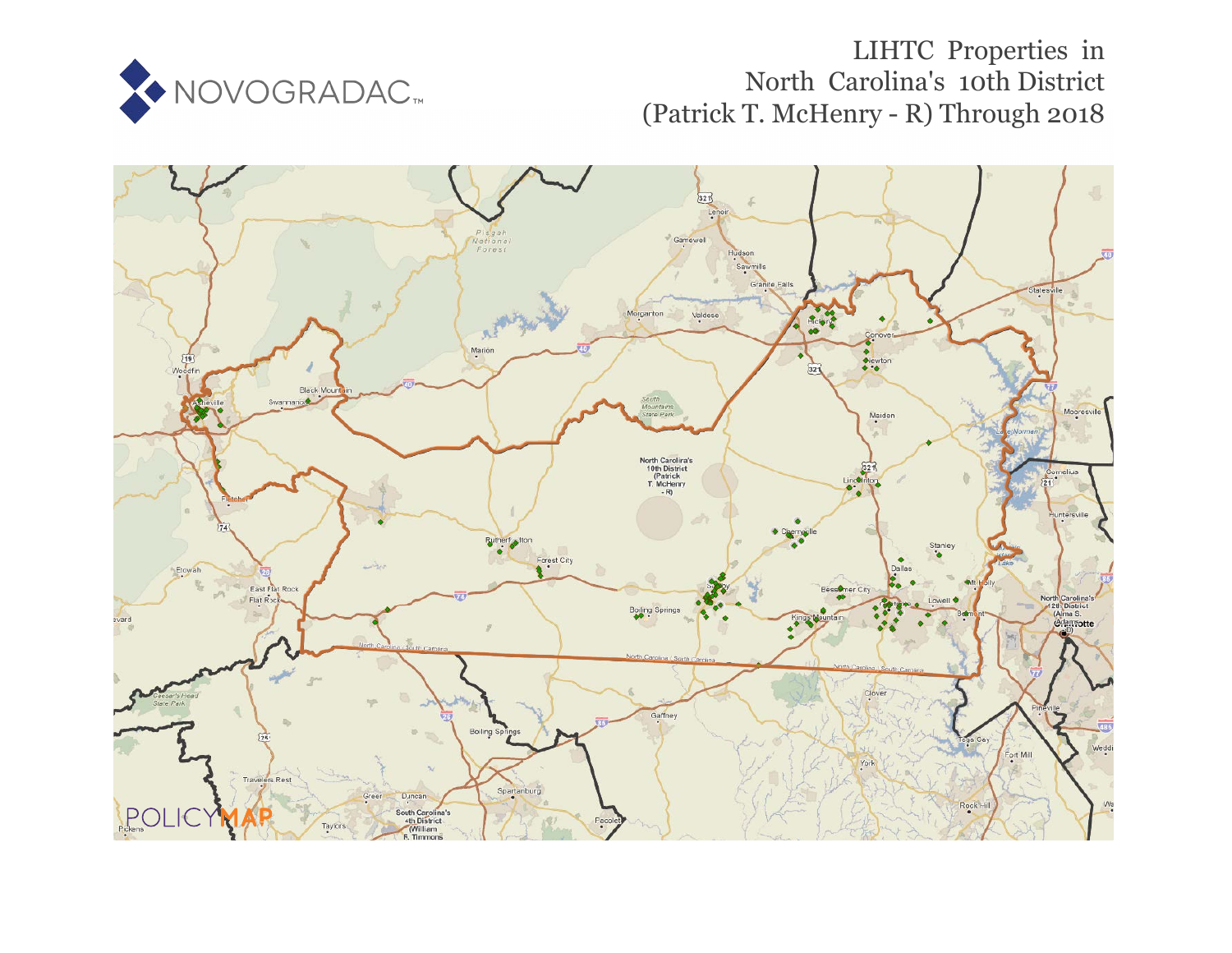| <b>Project Name</b>                              | <b>Address</b>                                | City               | <b>State</b> | <b>Zip Code</b> | <b>Nonprofit</b><br><b>Sponsor</b> | <b>Allocation</b><br>Year | <b>Annual</b><br><b>Allocated</b><br><b>Amount</b> | <b>Year PIS</b> | <b>Construction Type</b> | <b>Total</b><br><b>Units</b> | Low<br>Income<br><b>Units</b> | <b>Rent or</b><br><b>Income</b><br><b>Ceiling</b> | Credit %                               | <b>Tax-Exempt</b><br><b>Bond</b> | HUD Multi-Family<br>Financing/<br><b>Rental Assistance</b> |
|--------------------------------------------------|-----------------------------------------------|--------------------|--------------|-----------------|------------------------------------|---------------------------|----------------------------------------------------|-----------------|--------------------------|------------------------------|-------------------------------|---------------------------------------------------|----------------------------------------|----------------------------------|------------------------------------------------------------|
| 508 BLANTON APTS E & 508 BLANTON<br>F            | ST                                            | <b>SHELBY</b>      | NC           | 28150           | No                                 | 1989                      | \$2,700                                            | 1990            | New Construction         | $\sqrt{2}$                   | $\boldsymbol{2}$              | 60% AMGI                                          | 70 % present $\,$ No $\,$<br>value     |                                  |                                                            |
| BLANTON STREET APTS 508 BLANTON<br>A,B,C,D       | ST                                            | <b>SHELBY</b>      | NC           | 28150           | No                                 | 1990                      | \$4,300                                            | 1990            | <b>New Construction</b>  | $\overline{4}$               | $\overline{4}$                | 60% AMGI                                          | $70\,\%$ present $\,$ No $\,$<br>value |                                  |                                                            |
| <b>BRIDGES ST APTS</b>                           | 1116 BRIDGES ST SHELBY                        |                    | NC           | 28152           | No                                 | 1990                      | \$4,454                                            | 1990            | <b>New Construction</b>  | $\boldsymbol{2}$             | $\boldsymbol{2}$              | 60% AMGI                                          | $70\,\%$ present $\,$ No value         |                                  |                                                            |
| <b>HELMS DUPLEX</b>                              | 1903<br>LINCOLNTON<br><b>HWY</b>              | CHERRYVILLE        | NC           | 28021           | No                                 | 1989                      | \$6,014                                            | 1990            | New Construction         | $\boldsymbol{2}$             | $\boldsymbol{2}$              | 60% AMGI                                          | $70\,\%$ present $\,$ No $\,$<br>value |                                  |                                                            |
| <b>HIGHLAND SCHOOL</b><br>APTS                   | 1017 TENTH AVE HICKORY<br>$\rm NE$            |                    | NC           | 28601           | No                                 | 1989                      | \$57,617                                           | 1990            | Acquisition and Rehab 0  |                              | 19                            | 60% AMGI                                          | $30$ % present $\,$ No value           |                                  |                                                            |
| <b>KENWORTH SENIOR</b><br><b>CITIZENS CENTER</b> | 426 SECOND<br>$\operatorname{AVE}$ SE         | <b>HICKORY</b>     | NC           | 28602           | No                                 | 1989                      | \$54,394                                           | 1990            | Acquisition and Rehab 37 |                              | 37                            | 60% AMGI                                          | $30$ % present $\,$ No $\,$<br>value   |                                  |                                                            |
| PWE ROSS DUPLEX                                  | 713 A B N<br><b>MOUNTAIN</b><br><b>STREET</b> | CHERRYVILLE        | NC           | 28021           | No                                 | 1990                      | \$5,681                                            | 1992            | New Construction         | $\boldsymbol{2}$             | $\boldsymbol{2}$              | 60% AMGI                                          | $70$ % present $$\rm{No}$$ value       |                                  |                                                            |
| <b>PWE SUMMER APTS</b>                           | 715 A B N<br><b>MOUNTAIN</b><br><b>STREET</b> | <b>CHERRYVILLE</b> | $_{\rm NC}$  | 28021           | No                                 | 1990                      | \$5,805                                            | 1992            | New Construction         | $\mathbf{2}$                 | $\boldsymbol{2}$              | 60% AMGI                                          | $70$ % present $\,$ No $\,$<br>value   |                                  |                                                            |
| <b>WOODRIDGE APTS</b>                            | 160 HOUSTON<br>ST                             | <b>MT HOLLY</b>    | $_{\rm NC}$  | 28120           | No                                 | 1989                      | \$71,350                                           | 1990            | New Construction         | 42                           | 42                            | $60\%$ AMGI                                       | $70$ % present $\,$ No value           |                                  |                                                            |
| YOUNT DUPLEX                                     | 1909<br>LINCOLNTON<br><b>HWY</b>              | CHERRYVILLE        | NC           | 28021           | No                                 | 1990                      | \$6,096                                            | 1990            | <b>New Construction</b>  | $\boldsymbol{2}$             | $\boldsymbol{2}$              | 60% AMGI                                          | $70$ % present $_{\, \rm No}$<br>value |                                  |                                                            |
| <b>BLANTON ST. APTS</b><br>A,B,C,D               | 508 BLANTON<br><b>STREET</b>                  | <b>SHELBY</b>      | NC           | 28150           | No                                 | 1990                      | \$4,300                                            | 1990            | <b>New Construction</b>  | $\overline{4}$               | $\overline{4}$                | 60% AMGI                                          | Not<br>Indicated                       | $\mathbf{No}$                    |                                                            |
| <b>BRIDGES ST APTS</b>                           | 1116 1118<br><b>BRIDGES ST</b>                | <b>SHELBY</b>      | NC           | 28150           | No                                 | 1990                      | \$4,454                                            | 1990            | <b>New Construction</b>  | $\boldsymbol{2}$             | $\boldsymbol{2}$              | 60% AMGI                                          | $70\,\%$ present $\,$ No value         |                                  |                                                            |
| YOUNT DUPLEX                                     | 1909 1911<br>LINCOLNTON<br><b>HWY 150</b>     | CHERRYVILLE        | NC           | 28021           | No                                 | 1990                      | \$6,096                                            | 1990            | New Construction         | $\boldsymbol{2}$             | $\boldsymbol{2}$              | 60% AMGI                                          | $70\,\%$ present $\,$ No value         |                                  |                                                            |

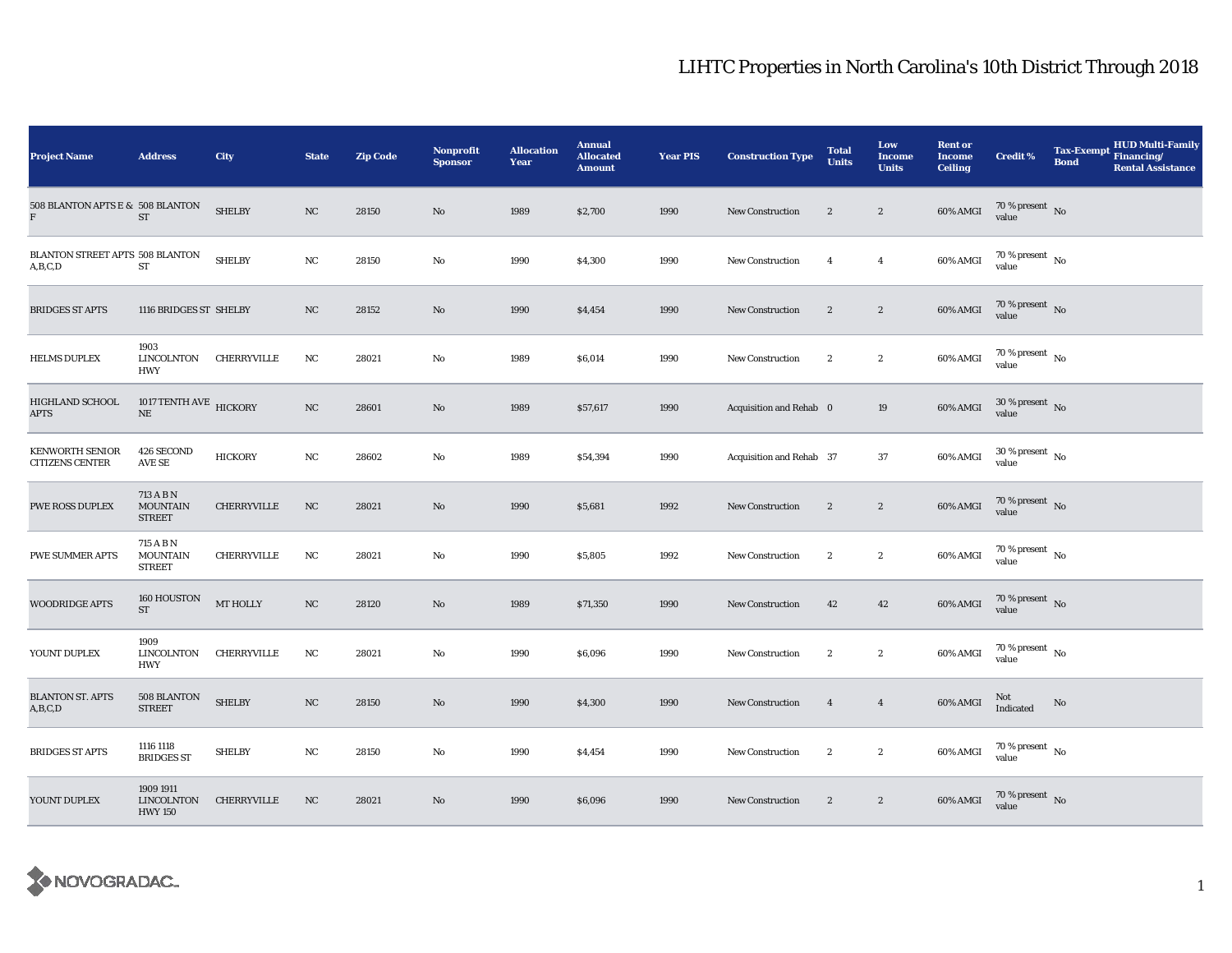| <b>Project Name</b>                              | <b>Address</b>                                         | City               | <b>State</b> | <b>Zip Code</b> | Nonprofit<br><b>Sponsor</b> | <b>Allocation</b><br>Year | <b>Annual</b><br><b>Allocated</b><br><b>Amount</b> | <b>Year PIS</b> | <b>Construction Type</b>  | <b>Total</b><br><b>Units</b> | Low<br><b>Income</b><br><b>Units</b> | <b>Rent or</b><br><b>Income</b><br><b>Ceiling</b> | <b>Credit %</b>                             | <b>Tax-Exempt</b><br><b>Bond</b> | HUD Multi-Family<br>Financing/<br><b>Rental Assistance</b> |
|--------------------------------------------------|--------------------------------------------------------|--------------------|--------------|-----------------|-----------------------------|---------------------------|----------------------------------------------------|-----------------|---------------------------|------------------------------|--------------------------------------|---------------------------------------------------|---------------------------------------------|----------------------------------|------------------------------------------------------------|
| 1005 BUFFALO ST                                  | $1005$ BUFFALO $\,$<br><b>ST</b>                       | <b>SHELBY</b>      | $_{\rm NC}$  | 28150           | No                          | 1991                      | \$5,464                                            | 1991            | New Construction          | $\boldsymbol{2}$             | $\boldsymbol{2}$                     | 60% AMGI                                          | $70\,\%$ present $\,$ No value              |                                  |                                                            |
| 405 FLINT ST                                     | 405 FLINT ST                                           | <b>GASTONIA</b>    | $_{\rm NC}$  | 28054           | No                          | 1991                      | \$14,374                                           | 1991            | Acquisition and Rehab 9   |                              | 9                                    | 60% AMGI                                          | $30\,\%$ present $\,$ No $\,$<br>value      |                                  |                                                            |
| <b>KENWORTH SENIOR</b><br><b>CENTER PHASE II</b> | 426 SECOND<br><b>AVE SE</b>                            | <b>HICKORY</b>     | NC           | 28602           | No                          | 1989                      | \$27,073                                           | 1991            | Not Indicated             | 18                           | 18                                   | 60% AMGI                                          | Not<br>Indicated                            | No                               |                                                            |
| <b>SENIOR VILLAGE</b>                            | 1113 BUFFALO<br><b>STREET</b>                          | <b>SHELBY</b>      | NC           | 28150           | No                          | 1990                      | \$45,898                                           | 1991            | New Construction          | 36                           | ${\bf 36}$                           | 60% AMGI                                          | $70\,\%$ present $\,$ No value              |                                  |                                                            |
| <b>B+S RENTALS</b>                               | 405 412 516<br>FLINT ST 516<br>COBB ST 115<br>LINCOLN  | <b>GASTONIA</b>    | NC           | 28054           | No                          | 1991                      | \$14,374                                           | 1991            | Acquisition and Rehab 9   |                              | 9                                    | 60% AMGI                                          | <b>Both 30%</b><br>and 70%<br>present value | No                               |                                                            |
| <b>HARLYN HOUSE APTS</b>                         | 705 S<br>MOUNTAIN ST                                   | CHERRYVILLE        | NC           | 28021           | No                          | 1992                      | \$10,772                                           | 1993            | New Construction          | $\overline{4}$               | $\overline{4}$                       | $60\%$ AMGI                                       | $70\,\%$ present $\,$ No value              |                                  |                                                            |
| WOOD CREEK APTS                                  | 330 G W<br>COLLEGE<br><b>AVENUE</b>                    | <b>SHELBY</b>      | $_{\rm NC}$  | 28152           | $\rm No$                    | 1992                      | \$38,178                                           | 1993            | <b>New Construction</b>   | 24                           | 24                                   | 60% AMGI                                          | $30\,\%$ present $\,$ No value              |                                  |                                                            |
| <b>HARLYN HOUSE APTS</b>                         | 705 SOUTH<br><b>MOUNTAIN</b><br><b>STREET</b>          | <b>CHERRYVILLE</b> | $_{\rm NC}$  | 28021           | No                          | 1992                      | \$10,772                                           | 1993            | <b>New Construction</b>   | $\overline{4}$               | $\overline{4}$                       | 60% AMGI                                          | $70\,\%$ present $\,$ No value              |                                  |                                                            |
| CHERRYWOOD<br><b>APARTMENTS</b>                  | 106 SULLIVAN<br><b>DRIVE</b>                           | CHERRYVILLE        | NC           | 28021-3660      | No                          | 2008                      | \$78,984                                           | 1991            | Acquisition and Rehab 48  |                              | 48                                   | 60% AMGI                                          | Not<br>Indicated                            |                                  |                                                            |
| OAK FOREST<br><b>APARTMENTS</b>                  | <b>117 A OAK</b><br><b>FOREST</b><br><b>APARTMENTS</b> | <b>DALLAS</b>      | $_{\rm NC}$  | 28034           | No                          | 1992                      | \$78,723                                           | 1992            | Acquisition and Rehab 60  |                              | 59                                   | $60\%$ AMGI                                       | $30\,\%$ present $\,$ No value              |                                  |                                                            |
| <b>ROSS DUPLEX</b>                               | 713 N<br><b>MOUNTAIN ST</b>                            | CHERRYVILLE        | $_{\rm NC}$  | 28021           | No                          | 1990                      | \$5,681                                            | 1992            | <b>New Construction</b>   | $\boldsymbol{2}$             | $\boldsymbol{2}$                     | 60% AMGI                                          | $70\,\%$ present $\,$ No value              |                                  |                                                            |
| <b>SUMMER APTS</b>                               | 715 N<br>MOUNTAIN ST                                   | CHERRYVILLE        | NC           | 28021           | No                          | 1990                      | \$5,805                                            | 1992            | <b>New Construction</b>   | $\boldsymbol{2}$             | $\boldsymbol{2}$                     | 60% AMGI                                          | $70\,\%$ present $\,$ No value              |                                  |                                                            |
| WOODCROFT APTS                                   | 165 COLEMAN<br><b>AVE 17 B</b>                         | <b>ASHEVILLE</b>   | NC           | 28801           | No                          | 1990                      | \$157,833                                          | 1992            | Acquisition and Rehab 111 |                              | 111                                  | 60% AMGI                                          | $70\,\%$ present $\,$ No value              |                                  |                                                            |

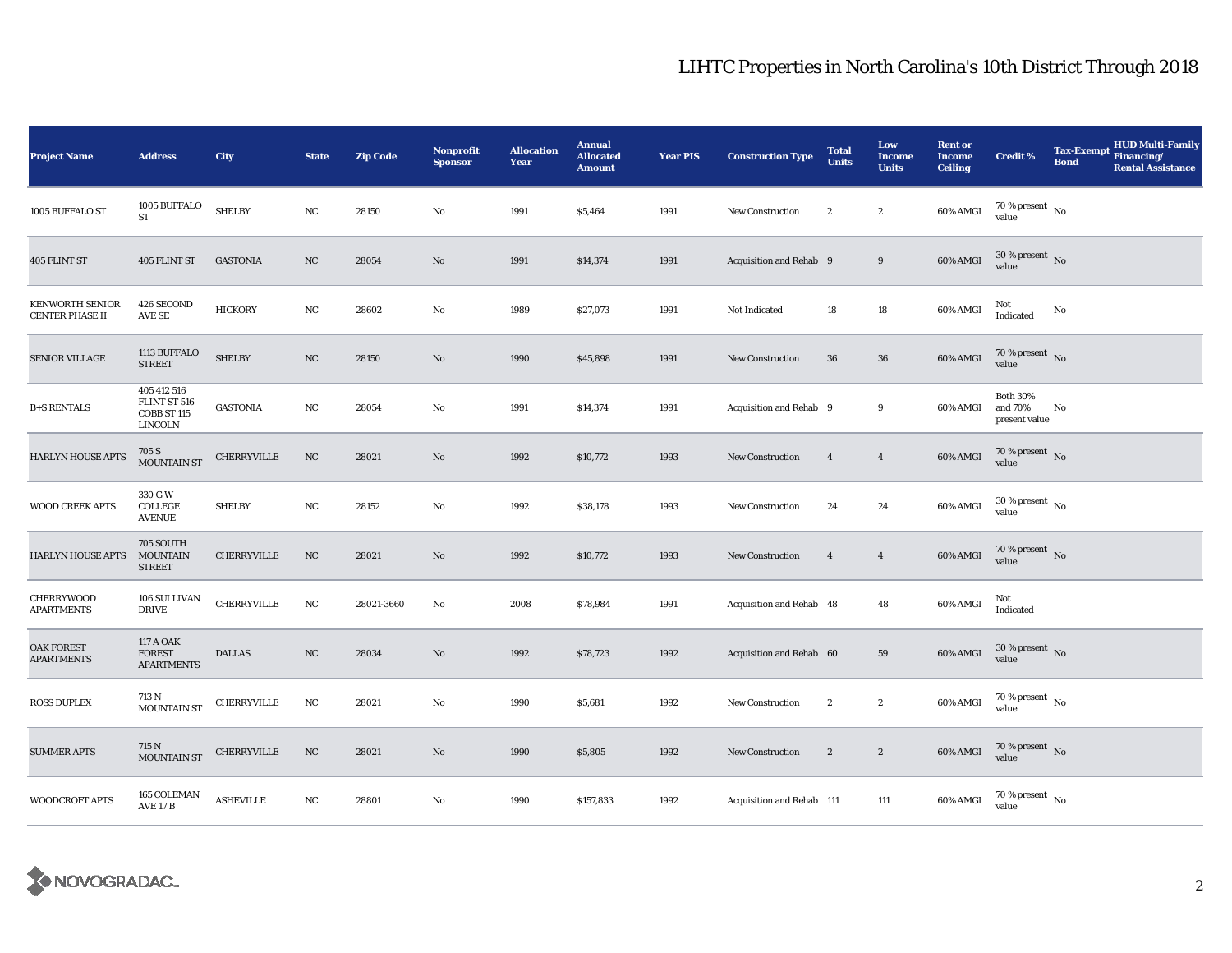| <b>Project Name</b>                  | <b>Address</b>                                       | City                      | <b>State</b> | <b>Zip Code</b> | <b>Nonprofit</b><br><b>Sponsor</b> | <b>Allocation</b><br>Year | <b>Annual</b><br><b>Allocated</b><br><b>Amount</b> | <b>Year PIS</b> | <b>Construction Type</b>  | <b>Total</b><br><b>Units</b> | Low<br>Income<br><b>Units</b> | <b>Rent or</b><br><b>Income</b><br><b>Ceiling</b> | <b>Credit %</b>                        | <b>Tax-Exempt</b><br><b>Bond</b> | HUD Multi-Family<br>Financing/<br><b>Rental Assistance</b> |
|--------------------------------------|------------------------------------------------------|---------------------------|--------------|-----------------|------------------------------------|---------------------------|----------------------------------------------------|-----------------|---------------------------|------------------------------|-------------------------------|---------------------------------------------------|----------------------------------------|----------------------------------|------------------------------------------------------------|
| <b>CYPRESS GLENN</b>                 | 905 AIRPORT<br>ROAD                                  | <b>SHELBY</b>             | NC           | 28150           | No                                 | 2006                      | \$391,000                                          | 2007            | New Construction          | 46                           | 46                            | 60% AMGI                                          | 70 % present $\,$ No $\,$<br>value     |                                  |                                                            |
| VANDERBILT<br><b>APARTMENTS</b>      | 75 HAYWOOD<br><b>STREET</b>                          | <b>ASHEVILLE</b>          | NC           | 28801           | No                                 | 2005                      | \$696,940                                          | 2007            | Acquisition and Rehab 123 |                              | 118                           |                                                   | $30\%$ present No<br>value             |                                  |                                                            |
| <b>GRACEN'S RIDGE</b>                | 338 A WEST<br>COLLEGE<br><b>AVENUE</b>               | <b>BOILING SPRINGS NC</b> |              | 28017           | No                                 | 2006                      | \$110,500                                          | 2008            | <b>New Construction</b>   | 13                           | 13                            | 60% AMGI                                          | $70\,\%$ present $\,$ No value         |                                  |                                                            |
| MAYWORTH SCHOOL<br><b>APARTMENTS</b> | 236 EIGHTH<br><b>AVENUE</b>                          | <b>CRAMERTON</b>          | NC           | 28032           | No                                 | 2007                      | \$340,000                                          | 2008            | Acquisition and Rehab 40  |                              | 40                            | 60% AMGI                                          | $70\,\%$ present $\,$ No $\,$<br>value |                                  |                                                            |
| THE VILLAS AT<br><b>NORTHVIEW</b>    | 415 26TH<br>AVENUE NORTH HICKORY<br><b>EAST</b>      |                           | NC           | 28601           | No                                 | 2006                      | \$337,947                                          | 2008            | <b>New Construction</b>   | 48                           | 48                            | 60% AMGI                                          | $70\,\%$ present $\,$ No value         |                                  |                                                            |
| <b>CHARLES PLACE</b>                 | 715 DELLINGER SHELBY<br>RD                           |                           | NC           | 28152-7051      | No                                 | 1992                      | \$152,373                                          | 1994            | <b>New Construction</b>   | 40                           | 40                            | 60% AMGI                                          | $70$ % present $\,$ No $\,$<br>value   |                                  |                                                            |
| <b>MARTIN DUPLEX #2</b>              | 607 TOT<br>DELLINGER RD                              | CHERRYVILLE               | NC           | 28021           | No                                 | 1993                      | \$5,804                                            | 1994            | New Construction          | $\boldsymbol{2}$             | $\boldsymbol{2}$              | 60% AMGI                                          | $70\,\%$ present $\;\;$ Yes value      |                                  |                                                            |
| PARK STREET APTS                     | 215 PARK ST                                          | <b>SHELBY</b>             | $_{\rm NC}$  | 28150           | No                                 | 1993                      | \$6,350                                            | 1994            | <b>New Construction</b>   | $\bf{0}$                     | $\boldsymbol{2}$              | 60% AMGI                                          | $70$ % present $\,$ No $\,$<br>value   |                                  |                                                            |
| RIVERSIDE APTS                       | 113 HILLSIDE<br><b>DRIVE</b>                         | <b>LINCOLNTON</b>         | $_{\rm NC}$  | 28092           | No                                 | 1993                      | \$58,849                                           | 1994            | <b>New Construction</b>   | 34                           | 34                            | 60% AMGI                                          | $30\,\%$ present $\,$ No value         |                                  |                                                            |
| THE BELVEDERE APTS                   | 910 914 DAVIS<br>AVENUE                              | <b>GASTONIA</b>           | NC           | 28054           | No                                 | 1994                      | \$93,277                                           | 1994            | <b>New Construction</b>   | 29                           | 31                            | 60% AMGI                                          | $70\%$ present No<br>value             |                                  |                                                            |
| <b>MARTIN #1 DUPLEX</b>              | RT3TOT<br>DELLINGER RD CHERRYVILLE<br><b>BOX 619</b> |                           | NC           | 28021           | No                                 | 1993                      | \$5,804                                            | 1994            | <b>New Construction</b>   | $\sqrt{2}$                   | $\boldsymbol{2}$              | 60% AMGI                                          | $70\,\%$ present $\,$ No value         |                                  |                                                            |
| <b>MARTIN #2 DUPLEX</b>              | <b>607 TOT</b><br>DELLINGER<br>ROAD                  | CHERRYVILLE               | NC           | 28021           | No                                 | 1993                      | \$5,804                                            | 1994            | <b>New Construction</b>   | $\boldsymbol{2}$             | $\boldsymbol{2}$              | 60% AMGI                                          | $70\,\%$ present $\,$ No value         |                                  |                                                            |
| <b>MCLURD MANOR</b>                  | $111$ MCLURD $$\sf STANLEY$$ MANOR DRIVE             |                           | NC           | 28164           | No                                 | 1993                      | \$62,610                                           | 1994            | New Construction          | 34                           | 34                            | 60% AMGI                                          | $30\,\%$ present $\,$ No value         |                                  |                                                            |

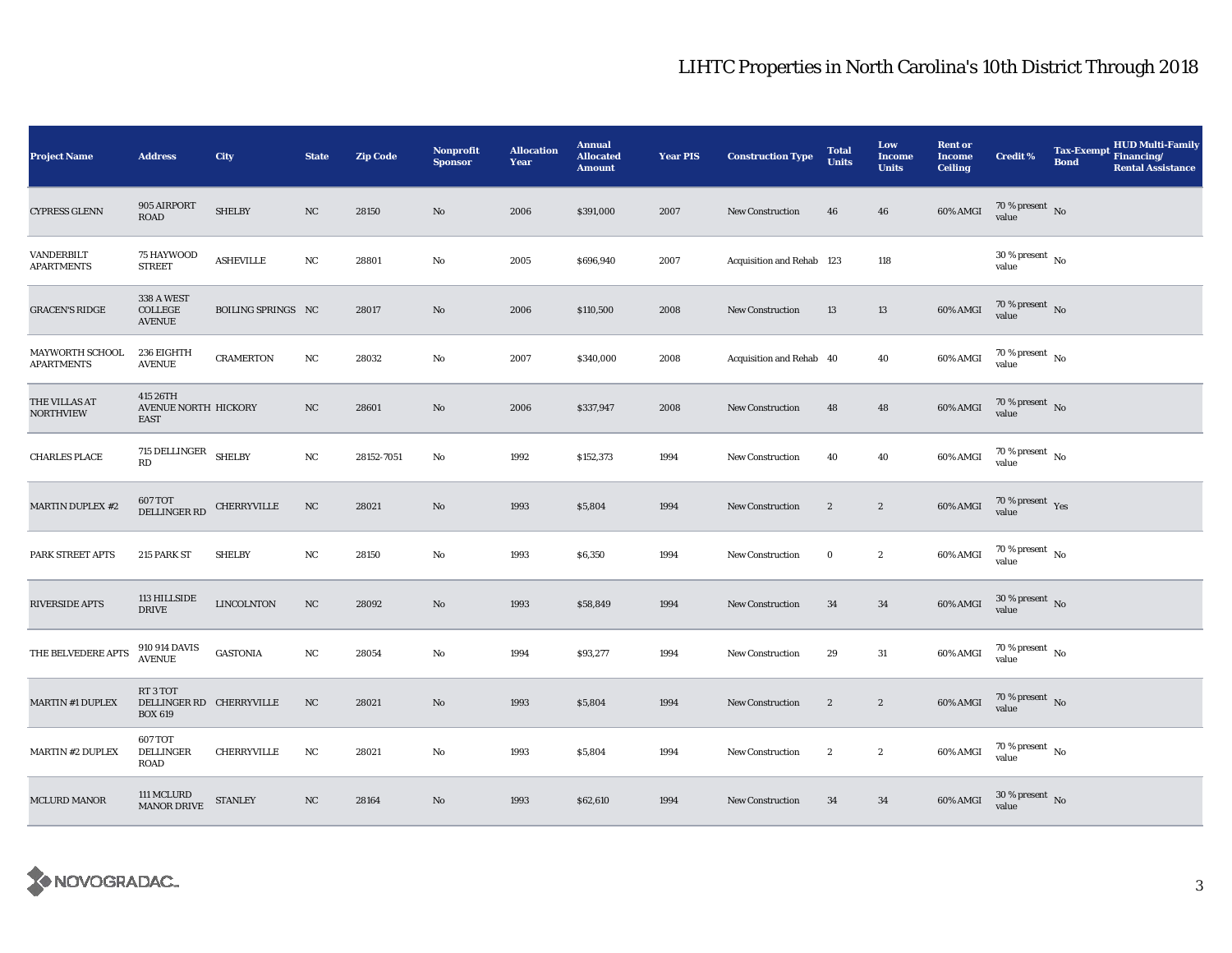| <b>Project Name</b>                            | <b>Address</b>                      | City                                                        | <b>State</b> | <b>Zip Code</b> | <b>Nonprofit</b><br><b>Sponsor</b> | <b>Allocation</b><br>Year | <b>Annual</b><br><b>Allocated</b><br><b>Amount</b> | <b>Year PIS</b> | <b>Construction Type</b> | <b>Total</b><br><b>Units</b> | Low<br><b>Income</b><br><b>Units</b> | <b>Rent or</b><br><b>Income</b><br><b>Ceiling</b> | <b>Credit %</b>                             | <b>HUD Multi-Family</b><br>Tax-Exempt Financing/<br><b>Bond</b><br><b>Rental Assistance</b> |
|------------------------------------------------|-------------------------------------|-------------------------------------------------------------|--------------|-----------------|------------------------------------|---------------------------|----------------------------------------------------|-----------------|--------------------------|------------------------------|--------------------------------------|---------------------------------------------------|---------------------------------------------|---------------------------------------------------------------------------------------------|
| PWN PARK STREET<br>APTS                        | 215 216 PARK<br><b>STREET</b>       | <b>SHELBY</b>                                               | $_{\rm NC}$  | 28150           | No                                 | 1993                      | \$6,350                                            | 1994            | New Construction         | $\bf{0}$                     | $\boldsymbol{2}$                     | 60% AMGI                                          | $70\,\%$ present $\,$ No value              |                                                                                             |
| CENTRAL SCHOOL<br><b>APARTMENTS</b>            | 401 EAST<br><b>AVENUE</b>           | WASHINGTON BESSEMER CITY                                    | NC           | 28016           | No                                 | 2006                      | \$280,500                                          | 2008            | Acquisition and Rehab 33 |                              | $33\,$                               | 60% AMGI                                          | $70$ % present $\,$ No $\,$<br>value        |                                                                                             |
| <b>ROSEDALE PHASE II</b>                       | 121 HOLLY LANE FOREST CITY          |                                                             | NC           | 28043           | No                                 | 2007                      | \$135,650                                          | 2008            | Acquisition and Rehab 24 |                              | 24                                   | 60% AMGI                                          | <b>Both 30%</b><br>and 70%<br>present value | No                                                                                          |
| <b>CREEKSIDE CROSSING</b><br><b>APARTMENTS</b> | 358 WEST ST                         | <b>SPINDALE</b>                                             | NC           | 28160-1356      | No                                 | 2007                      | \$408,000                                          | 2009            | <b>New Construction</b>  | 48                           | 48                                   | 60% AMGI                                          | 70 % present $\hbox{~No}$<br>value          |                                                                                             |
| <b>GATEWAY VILLAGE</b>                         | 535 NORTH<br>YORK STREET            | <b>GASTONIA</b>                                             | NC           | 28052           | No                                 | 2007                      | \$340,000                                          | 2009            | <b>New Construction</b>  | 40                           | 40                                   | 60% AMGI                                          | 70 % present $\hbox{~No}$<br>value          |                                                                                             |
| THE HIGHLANDS<br><b>APARTMENTS</b>             | 171 BUTLER RD FOREST CITY           |                                                             | NC           | 28043           | No                                 | 2007                      | \$327,963                                          | 2009            | Acquisition and Rehab 44 |                              | 43                                   | 60% AMGI                                          | $70\,\%$ present $\,$ No value              |                                                                                             |
| <b>NEW CHERRYWOOD</b><br>APTS                  | 106 SULLIVAN<br>DR                  | CHERRYVILLE                                                 | $_{\rm NC}$  | 28021           | No                                 | 2008                      | \$78,984                                           | 2010            | Acquisition and Rehab 48 |                              | 48                                   | 60% AMGI                                          | $30$ % present $\,$ No $\,$<br>value        |                                                                                             |
| <b>CHERRY KNOLL</b><br><b>APARTMENTS</b>       | 140 LYNCH<br><b>STREET</b>          | RUTHERFORDTON NC                                            |              | 28139-3004      | No                                 | 2008                      | \$64,534                                           | 2010            | Acquisition and Rehab 28 |                              | 28                                   | 60% AMGI                                          | $30\,\%$ present $\,$ No value              |                                                                                             |
| <b>CLEVELAND RIDGE</b>                         |                                     | $327$ CLEVELAND $$\,{\rm KINGS\,MOUNTAIN}\,$ NC RIDGE DRIVE |              | 28086           | No                                 | 2007                      | \$0                                                | 2010            | <b>New Construction</b>  | 48                           | 48                                   | 60% AMGI                                          | $70$ % present $\,$ No $\,$<br>value        |                                                                                             |
| EVERGREEN LANDING                              | $2510$ LOBLOLLY GASTONIA PINE DRIVE |                                                             | NC           | 28054-5681      | No                                 | 2007                      | \$669,390                                          | 2010            | New Construction         | 80                           | 80                                   | $60\%$ AMGI                                       | 70 % present $\,$ No $\,$<br>value          |                                                                                             |
| <b>GLEN ROCK</b>                               | 372 DEPOT<br><b>STREET</b>          | <b>ASHEVILLE</b>                                            | NC           | 28801           | No                                 | 2007                      | \$737,508                                          | 2010            | <b>New Construction</b>  | 60                           | 60                                   | 60% AMGI                                          | 70 % present $\hbox{~No}$<br>value          |                                                                                             |
| <b>KINGS FALLS</b>                             | <b>EAST GOLD</b><br><b>STREET</b>   | KINGS MOUNTAIN NC                                           |              | 28086           | No                                 | 2007                      | \$0                                                | 2010            | New Construction         | 36                           | ${\bf 36}$                           | 60% AMGI                                          | $70\,\%$ present $\,$ No value              |                                                                                             |
| <b>LANIER POINTE</b>                           | 1030 SUE LANE SHELBY                |                                                             | NC           | 28152           | No                                 | 2008                      | \$552,556                                          | 2010            | New Construction         | 48                           | 48                                   | 60% AMGI                                          | 70 % present $\hbox{~No}$<br>value          |                                                                                             |

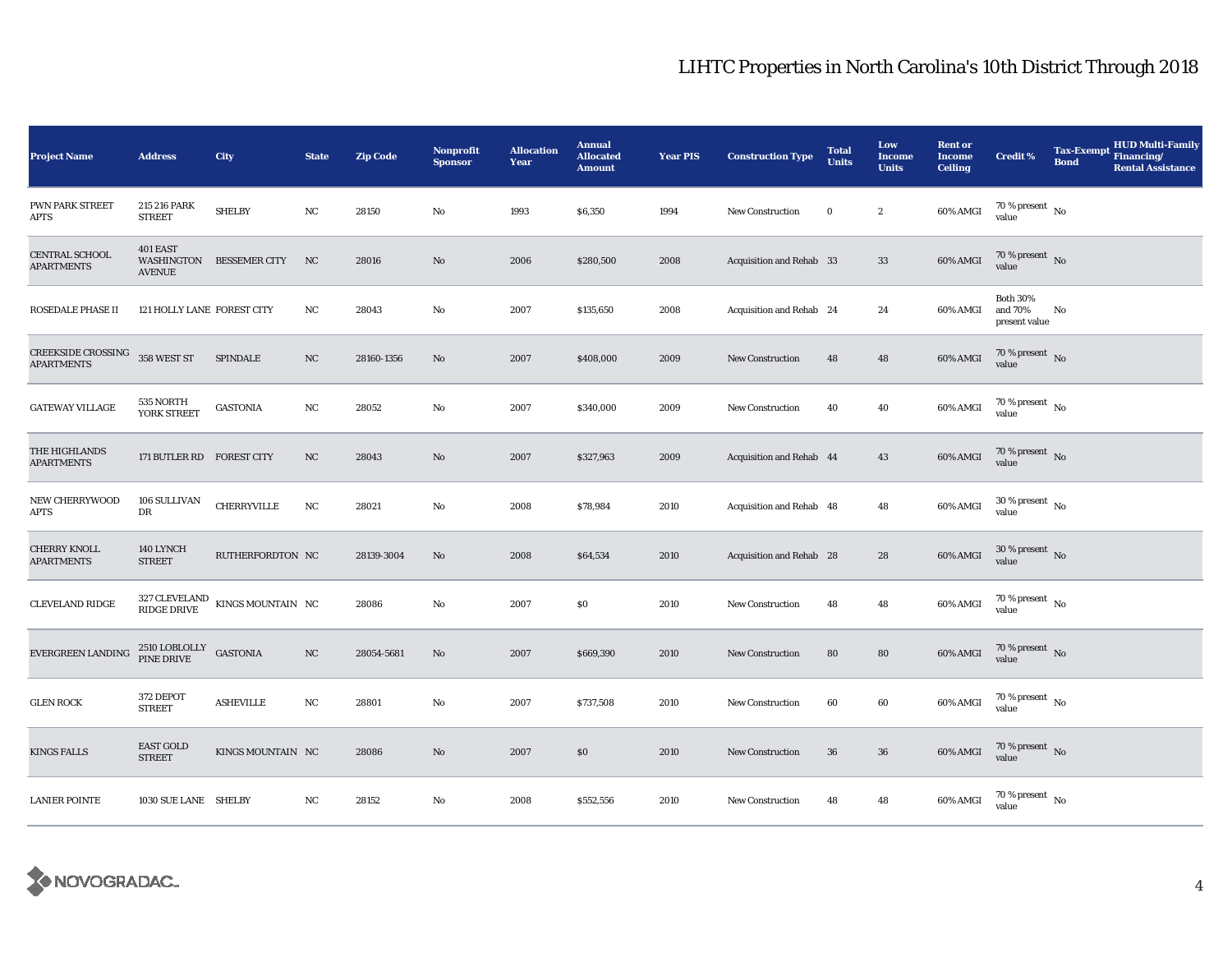| <b>Project Name</b>                            | <b>Address</b>                               | City                                 | <b>State</b> | <b>Zip Code</b> | <b>Nonprofit</b><br><b>Sponsor</b> | <b>Allocation</b><br>Year | <b>Annual</b><br><b>Allocated</b><br><b>Amount</b> | <b>Year PIS</b> | <b>Construction Type</b>  | <b>Total</b><br><b>Units</b> | Low<br>Income<br><b>Units</b> | <b>Rent or</b><br><b>Income</b><br><b>Ceiling</b> | <b>Credit %</b>                        | <b>Tax-Exempt</b><br><b>Bond</b> | <b>HUD Multi-Family</b><br>Financing/<br><b>Rental Assistance</b> |
|------------------------------------------------|----------------------------------------------|--------------------------------------|--------------|-----------------|------------------------------------|---------------------------|----------------------------------------------------|-----------------|---------------------------|------------------------------|-------------------------------|---------------------------------------------------|----------------------------------------|----------------------------------|-------------------------------------------------------------------|
| <b>RIDGE OAK</b><br><b>APARTMENTS</b>          | 160 SHUFORD<br><b>DRIVE</b>                  | <b>COLUMBUS</b>                      | NC           | 27822           | $\mathbf{No}$                      | 2008                      | \$49,257                                           | 2010            | Acquisition and Rehab 18  |                              | 18                            | 60% AMGI                                          | $30$ % present $\,$ No $\,$<br>value   |                                  |                                                                   |
| WOODHILL<br><b>APARTMENTS</b>                  | 1005<br>GEORGETOWN LINCOLNTON<br><b>ROAD</b> |                                      | $_{\rm NC}$  | 28092-7733      | No                                 | 2008                      | \$92,255                                           | 2010            | Acquisition and Rehab 40  |                              | ${\bf 40}$                    | 60% AMGI                                          | $30\,\%$ present $\,$ No $\,$<br>value |                                  |                                                                   |
| RUTHERFORD MANOR CHURCH                        | 775 SOUTH<br><b>STREET</b>                   | <b>FOREST CITY</b>                   | NC           | 28043           | No                                 | 2008                      | \$246,463                                          | 2011            | Acquisition and Rehab 116 |                              | 116                           | 60% AMGI                                          | Not<br>Indicated                       | No                               |                                                                   |
| KENSINGTON<br><b>GARDENS</b>                   | 120 CAMDEN<br><b>COURT</b>                   | <b>SHELBY</b>                        | NC           | 28150           | No                                 | 2009                      | \$657,419                                          | 2011            | New Construction          | 44                           | 44                            | 60% AMGI                                          | $70$ % present $\,$ No $\,$<br>value   |                                  |                                                                   |
| <b>BORDEAUX</b><br><b>APARTMENTS</b>           | 2265 BORDEAUX $\,$ GASTONIA<br><b>AVENUE</b> |                                      | NC           | 28056           | No                                 | 2010                      | \$427,892                                          | 2012            | <b>New Construction</b>   | $32\,$                       | $32\,$                        | 60% AMGI                                          | $70\,\%$ present $\,$ No value         |                                  |                                                                   |
| <b>DIXON UNITS</b>                             | 2401 2415 FIRE<br>DEPARTMENT NEWTON<br>ST    |                                      | $_{\rm NC}$  | 28658           | No                                 | 1994                      | \$10,063                                           | 1995            | <b>New Construction</b>   | $\boldsymbol{2}$             | $\boldsymbol{2}$              | 60% AMGI                                          | 70 % present $\hbox{~No}$<br>value     |                                  |                                                                   |
| MOUNTAIN SPRINGS<br><b>APTS</b>                | <b>66 MOUNTAIN</b><br><b>STREET</b>          | ${\small \textbf{ASHEVILLE}}$        | NC           | 28801           | No                                 | 1994                      | \$190,628                                          | 1995            | <b>New Construction</b>   | 44                           | 44                            | 60% AMGI                                          | $70\,\%$ present $\,$ No value         |                                  |                                                                   |
| <b>NORTHGATE APTS</b>                          | <b>LANE</b>                                  | 101 NORTHGATE $_{\rm BESSEMER}$ CITY | NC           | 28016           | $\rm No$                           | 1993                      | \$133,904                                          | 1995            | <b>New Construction</b>   | 34                           | 34                            | 60% AMGI                                          | $70$ % present $\,$ No $\,$<br>value   |                                  |                                                                   |
| MC CORMICK HEIGHTS                             | $54$ HUNT HILL $\quad$ ASHEVILLE PL          |                                      | $_{\rm NC}$  | 28801           | No                                 | 1997                      | \$156,775                                          | 1998            | Acquisition and Rehab 100 |                              | 60                            | $60\%$ AMGI                                       | $30\,\%$ present $\,$ No $\,$<br>value |                                  |                                                                   |
| NORTHGATE PHASE II 1000 HEATHER<br><b>APTS</b> | <b>COURT</b>                                 | BESSEMER CITY                        | NC           | 28016           | No                                 | 1997                      | \$112,563                                          | 1998            | <b>New Construction</b>   | 24                           | 24                            | 60% AMGI                                          | $70$ % present $\,$ No $\,$<br>value   |                                  |                                                                   |
| <b>OVERLOOK APTS</b>                           | 127 BARTLETT<br><b>STREET</b>                | <b>ASHEVILLE</b>                     | NC           | 28801           | No                                 | 1997                      | \$266,743                                          | 1998            | <b>New Construction</b>   | 48                           | 48                            | 60% AMGI                                          | 70 % present $\hbox{~No}$<br>value     |                                  |                                                                   |
| WOODLAND PARK APTS 1726 3RD                    | <b>AVENUE NW</b>                             | <b>HICKORY</b>                       | $_{\rm NC}$  | 28601-4682      | No                                 | 1997                      | \$311,966                                          | 1998            | <b>New Construction</b>   | 64                           | 64                            | 60% AMGI                                          | 70 % present $\hbox{~No}$<br>value     |                                  |                                                                   |
| <b>WOODRIDGE APTS</b>                          | 61 BINGHAM<br><b>ROAD</b>                    | <b>ASHEVILLE</b>                     | NC           | 28806           | No                                 | 1997                      | \$120,092                                          | 1998            | Acquisition and Rehab 96  |                              | 96                            |                                                   | $30\,\%$ present $\,$ Yes value        |                                  |                                                                   |

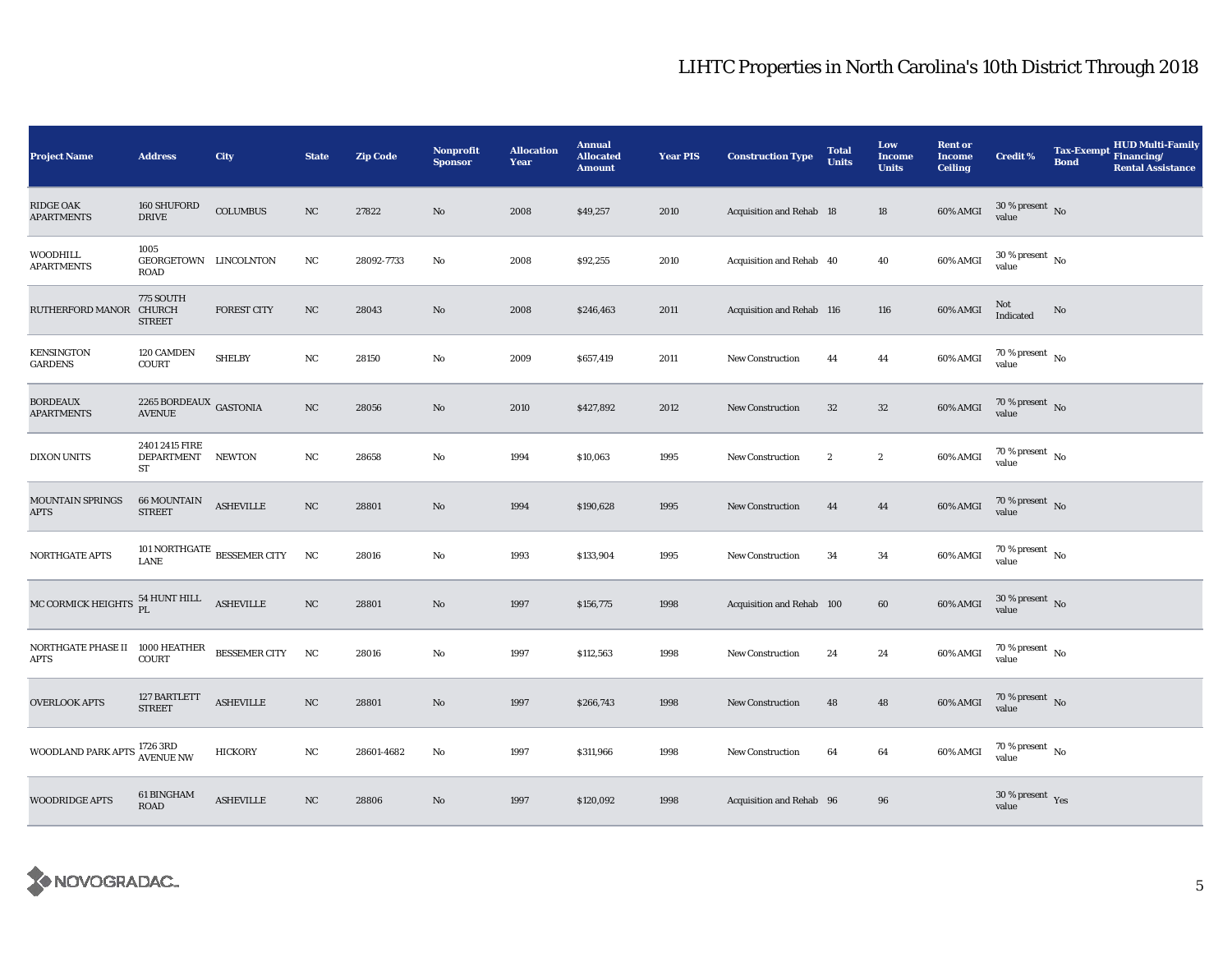| <b>Project Name</b>                    | <b>Address</b>                             | City                                                    | <b>State</b> | <b>Zip Code</b> | <b>Nonprofit</b><br><b>Sponsor</b> | <b>Allocation</b><br>Year | <b>Annual</b><br><b>Allocated</b><br><b>Amount</b> | <b>Year PIS</b> | <b>Construction Type</b> | <b>Total</b><br><b>Units</b> | Low<br>Income<br><b>Units</b> | <b>Rent or</b><br><b>Income</b><br><b>Ceiling</b> | <b>Credit %</b>                             | <b>Tax-Exempt</b><br><b>Bond</b> | <b>HUD Multi-Family</b><br>Financing/<br><b>Rental Assistance</b> |
|----------------------------------------|--------------------------------------------|---------------------------------------------------------|--------------|-----------------|------------------------------------|---------------------------|----------------------------------------------------|-----------------|--------------------------|------------------------------|-------------------------------|---------------------------------------------------|---------------------------------------------|----------------------------------|-------------------------------------------------------------------|
| PWE MCCORMICK<br><b>HEIGHTS</b>        | 54 HUNT HILL<br><b>PLACE</b>               | <b>ASHEVILLE</b>                                        | $_{\rm NC}$  | 28801           | No                                 | 1997                      | \$156,775                                          | 1998            | Acquisition and Rehab 60 |                              | 60                            | 60% AMGI                                          | <b>Both 30%</b><br>and 70%<br>present value | No                               |                                                                   |
| <b>CHAPMAN POINTE</b>                  | 500 CHAPMAN<br>POINTE CIRCLE               | <b>DALLAS</b>                                           | $_{\rm NC}$  | 28034           | No                                 | 1998                      | \$380,732                                          | 1999            | <b>New Construction</b>  | 76                           | 76                            | 60% AMGI                                          | 70 % present $\,$ No $\,$<br>value          |                                  |                                                                   |
| <b>HILLSIDE APTS</b>                   | 134 HILLSIDE<br><b>DRIVE</b>               | <b>LINCOLNTON</b>                                       | NC           | 28092           | No                                 | 1998                      | \$56,262                                           | 1999            | New Construction         | 20                           | 20                            | 60% AMGI                                          | $70$ % present $_{\, \rm No}$<br>value      |                                  |                                                                   |
| OAKWOOD VILLAGE<br><b>APTS</b>         | 1216 N<br><b>STREET</b>                    | WASHINGTON RUTHERFORDTON NC                             |              | 28139           | $\mathbf{No}$                      | 1998                      | \$38,070                                           | 1999            | Acquisition and Rehab 28 |                              | 28                            | 60% AMGI                                          | $30$ % present $\,$ No $\,$<br>value        |                                  |                                                                   |
| LANIER POINTE II                       | <b>1030 SUE LN</b>                         | <b>SHELBY</b>                                           | NC           | 28152-6980      | No                                 | 2010                      | \$485,057                                          | 2012            | <b>New Construction</b>  | 40                           | 40                            | 60% AMGI                                          | 70 % present $\hbox{~No}$<br>value          |                                  |                                                                   |
| HIGHLAND MEMORIAI<br><b>APARTMENTS</b> | 401 N<br>HIGHLAND<br><b>STREET</b>         | <b>GASTONIA</b>                                         | NC           | 28052           | $\mathbf{No}$                      | 2011                      | \$851,500                                          | 2013            | Acquisition and Rehab 75 |                              | 75                            | 60% AMGI                                          | 70 % present $\hbox{~No}$<br>value          |                                  |                                                                   |
| OAKLAND MILL<br><b>APARTMENTS</b>      | 440 SALEM<br>CHURCH ROAD                   | <b>LINCOLNTON</b>                                       | NC           | 28092           | No                                 | 2011                      | \$558,734                                          | 2013            | New Construction         | 42                           | 42                            | 60% AMGI                                          | $70$ % present $\,$ No $\,$<br>value        |                                  |                                                                   |
| <b>LONG CREEK</b><br><b>APARTMENTS</b> | 1005<br>MILLINGTON<br><b>CIRCLE</b>        | <b>DALLAS</b>                                           | $_{\rm NC}$  | 28034           | No                                 | 2012                      | \$868,606                                          | 2014            | <b>New Construction</b>  | 103                          | 103                           | 60% AMGI                                          | $70\,\%$ present $\,$ No value              |                                  |                                                                   |
| LOFTIN AT<br>MONTCROSS SENIOR          | 864 HAWLEY<br><b>AVENUE</b>                | <b>BELMONT</b>                                          | NC           | 28012           | No                                 | 2012                      | \$615,500                                          | 2014            | <b>New Construction</b>  | 72                           | 72                            | 60% AMGI                                          | $70$ % present $\,$ No $\,$<br>value        |                                  |                                                                   |
| TIMBER RIDGE                           | 106 282<br><b>HEARTWOOD</b><br>LANE        | <b>SPINDALE</b>                                         | NC           | 28160-1387      | No                                 | 2012                      | \$405,080                                          | 2014            | <b>New Construction</b>  | 50                           | 50                            | 60% AMGI                                          | 70 % present $\,$ No $\,$<br>value          |                                  |                                                                   |
| <b>CAMBRIDGE OAKS</b><br>APARTMENTS    |                                            | $107$ CAMBRIDGE $\,$ KINGS MOUNTAIN $\,$ NC OAKS CIRCLE |              | 28086           | No                                 | 2013                      | \$503,944                                          | 2015            | <b>New Construction</b>  | 56                           | $^{\rm 52}$                   | 60% AMGI                                          | 70 % present $\hbox{~No}$<br>value          |                                  |                                                                   |
| STERLING OAKS<br><b>APARTMENTS</b>     | 131 ARMSTRONG $\,$ SPINDALE<br>$_{\rm DR}$ |                                                         | NC           | 28160           | No                                 | 2013                      | \$421,914                                          | 2015            | <b>New Construction</b>  | 56                           | 56                            | 60% AMGI                                          | $70\,\%$ present $\,$ No value              |                                  |                                                                   |
| <b>VIEWMONT SQUARE</b><br>COURT        | 1420 4TH ST DR<br>HICKORY<br><b>NW</b>     |                                                         | NC           | 28601           | No                                 | 2013                      | \$448,000                                          | 2015            | <b>New Construction</b>  | 50                           | 50                            | 60% AMGI                                          | $70$ % present $\,$ No $\,$<br>value        |                                  |                                                                   |

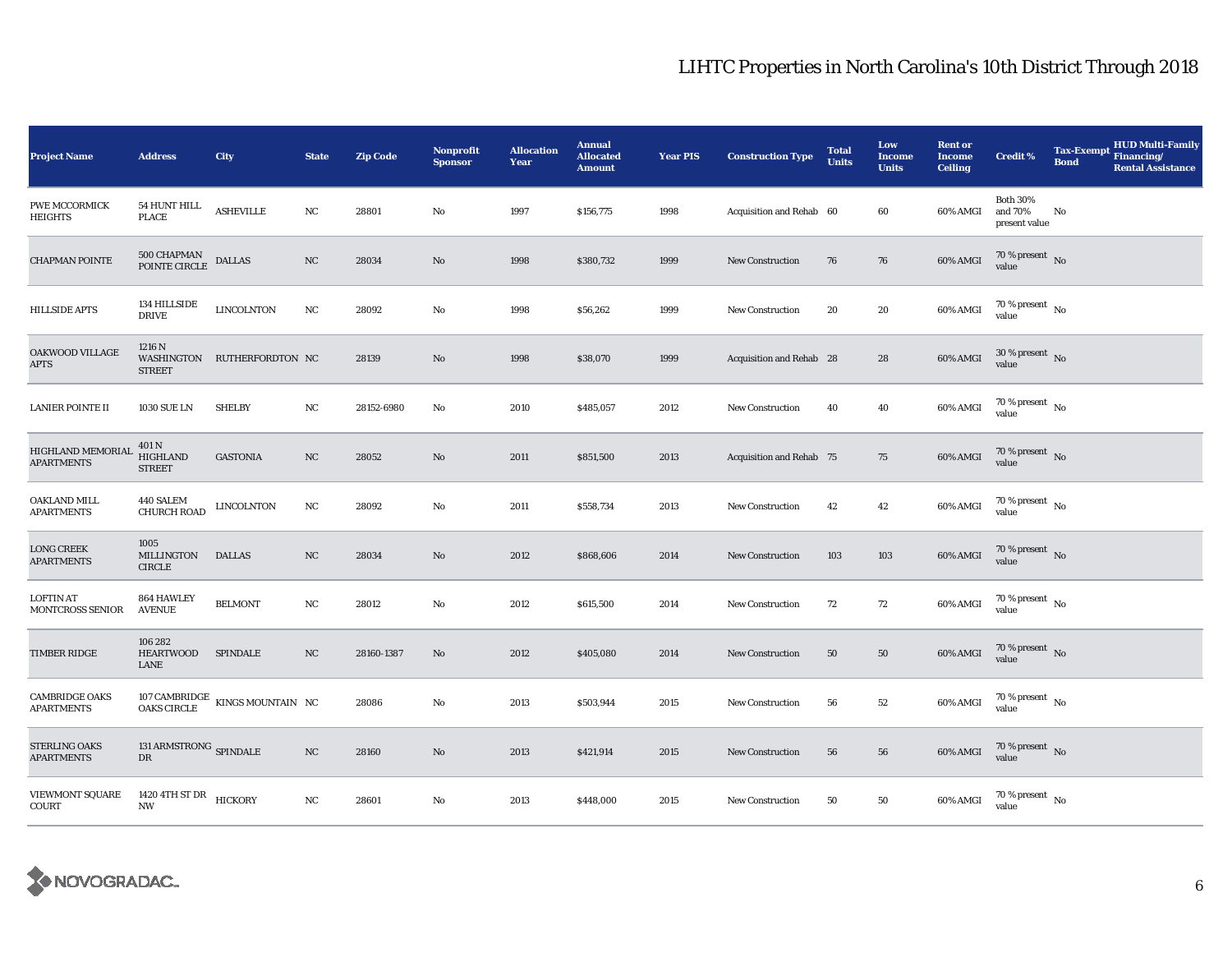| <b>Project Name</b>                    | <b>Address</b>                                 | City                     | <b>State</b> | <b>Zip Code</b> | <b>Nonprofit</b><br><b>Sponsor</b> | <b>Allocation</b><br>Year | <b>Annual</b><br><b>Allocated</b><br><b>Amount</b> | <b>Year PIS</b> | <b>Construction Type</b>  | <b>Total</b><br><b>Units</b> | Low<br><b>Income</b><br><b>Units</b> | <b>Rent or</b><br><b>Income</b><br><b>Ceiling</b> | <b>Credit %</b>                        | <b>HUD Multi-Family</b><br><b>Tax-Exempt</b><br>Financing/<br><b>Bond</b><br><b>Rental Assistance</b> |
|----------------------------------------|------------------------------------------------|--------------------------|--------------|-----------------|------------------------------------|---------------------------|----------------------------------------------------|-----------------|---------------------------|------------------------------|--------------------------------------|---------------------------------------------------|----------------------------------------|-------------------------------------------------------------------------------------------------------|
| <b>BLUE RIDGE</b><br><b>APARTMENTS</b> | <b>108 N BLUE</b><br><b>RIDGE ROAD</b>         | <b>BLACK MOUNTAIN NC</b> |              | 28711           | $\mathbf{N}\mathbf{o}$             | 2012                      | \$143,525                                          | 2015            | Acquisition and Rehab 78  |                              | 77                                   | 60% AMGI                                          | Not<br>Indicated                       | No                                                                                                    |
| THE LANDINGS II APTS LANDINGS          | 2248 HUDSON<br><b>DRIVE</b>                    | <b>GASTONIA</b>          | NC           | 28054           | No                                 | 1998                      | \$192,193                                          | 2000            | <b>New Construction</b>   | 48                           | 48                                   |                                                   | $70\,\%$ present $\,$ No $\,$<br>value |                                                                                                       |
| WOODLAND MANOR                         | 1790 THIRD<br><b>AVENUE NW</b>                 | <b>HICKORY</b>           | NC           | 28601           | No                                 | 1998                      | \$218,822                                          | 2000            | <b>New Construction</b>   | 48                           | 48                                   | 60% AMGI                                          | $70\,\%$ present $\,$ No value         |                                                                                                       |
| NHS MONTFORD<br><b>BROAD</b>           | 192 MONTFORD<br>$\operatorname{AVE}$           | <b>ASHEVILLE</b>         | $_{\rm NC}$  | 28801-2102      | No                                 | 1998                      | \$115,670                                          | 2000            | New Construction          | 16                           | 16                                   | 60% AMGI                                          | $70$ % present $\,$ No $\,$<br>value   |                                                                                                       |
| <b>DUNBAR PLACE APTS</b>               | 100 PEACOCK<br><b>LANE</b>                     | <b>ARDEN</b>             | NC           | 28704           | No                                 | 2000                      | \$428,433                                          | 2001            | <b>New Construction</b>   | 74                           | 74                                   | 60% AMGI                                          | $70\,\%$ present $\,$ No value         |                                                                                                       |
| LEDGEWOOD VILLAGE                      | 15 FUTURE<br>DRIVE                             | <b>ASHEVILLE</b>         | NC           | 28803           | $\rm No$                           | 2000                      | \$308,648                                          | 2001            | Acquisition and Rehab 180 |                              | 180                                  | 60% AMGI                                          | $30\,\%$ present $\,$ Yes value        |                                                                                                       |
| <b>SILVER SPRINGS</b><br>TERRACE       | 950 20TH<br><b>STREET NE</b>                   | <b>HICKORY</b>           | NC           | 28601           | No                                 | 2000                      | \$146,933                                          | 2001            | Acquisition and Rehab 100 |                              | 100                                  | 60% AMGI                                          | $30\,\%$ present $\,$ Yes value        |                                                                                                       |
| TWIN CEDARS APTS                       | <b>20TH AVENUE</b><br>DR NE                    | <b>HICKORY</b>           | NC           | 28603           | No                                 | 1999                      | \$366,226                                          | 2001            | <b>New Construction</b>   | 72                           | 72                                   | 60% AMGI                                          | 70 % present $\,$ No $\,$<br>value     |                                                                                                       |
| <b>CAITLIN STATION</b>                 | 826 IVYWOOD<br><b>DRIVE</b>                    | <b>SHELBY</b>            | $_{\rm NC}$  | 28150           | No                                 | 2001                      | \$277,806                                          | 2002            | <b>New Construction</b>   | 48                           | 48                                   | $60\%$ AMGI                                       | $70\,\%$ present $\,$ No value         |                                                                                                       |
| LIFE HOUSE APTS                        | 100 PEACHTREE $\,$ ASHEVILLE<br><b>ROAD</b>    |                          | NC           | 28023           | $\rm No$                           | 2000                      | \$154,507                                          | 2002            | <b>New Construction</b>   | 20                           | 20                                   | 50% AMGI                                          | $70\,\%$ present $\,$ No value         |                                                                                                       |
| PERFECTION PARK<br><b>SENIOR APTS</b>  | 3030<br><b>PERFECTION</b><br><b>PARK COURT</b> | <b>BELMONT</b>           | NC           | 28012           | No                                 | 2000                      | \$282,720                                          | 2002            | <b>New Construction</b>   | 50                           | ${\bf 50}$                           | <b>50% AMGI</b>                                   | $70\,\%$ present $\,$ No value         |                                                                                                       |
| <b>GIVENS GERBER PARK</b>              | <b>40 GERBER</b><br><b>ROAD</b>                | <b>ASHEVILLE</b>         | NC           | 28803           | No                                 | 2014                      | \$886,800                                          | 2016            | <b>New Construction</b>   | 120                          | 120                                  | 60% AMGI                                          | $70\,\%$ present $\,$ No value         |                                                                                                       |
| CAROLINE COURTYARD 102 ASHTON          | <b>WAY</b>                                     | <b>LINCOLNTON</b>        | NC           | 28092           | No                                 | 2014                      | \$454,167                                          | 2016            | <b>New Construction</b>   | 56                           | 56                                   | 60% AMGI                                          | $70\,\%$ present $\,$ No value         |                                                                                                       |

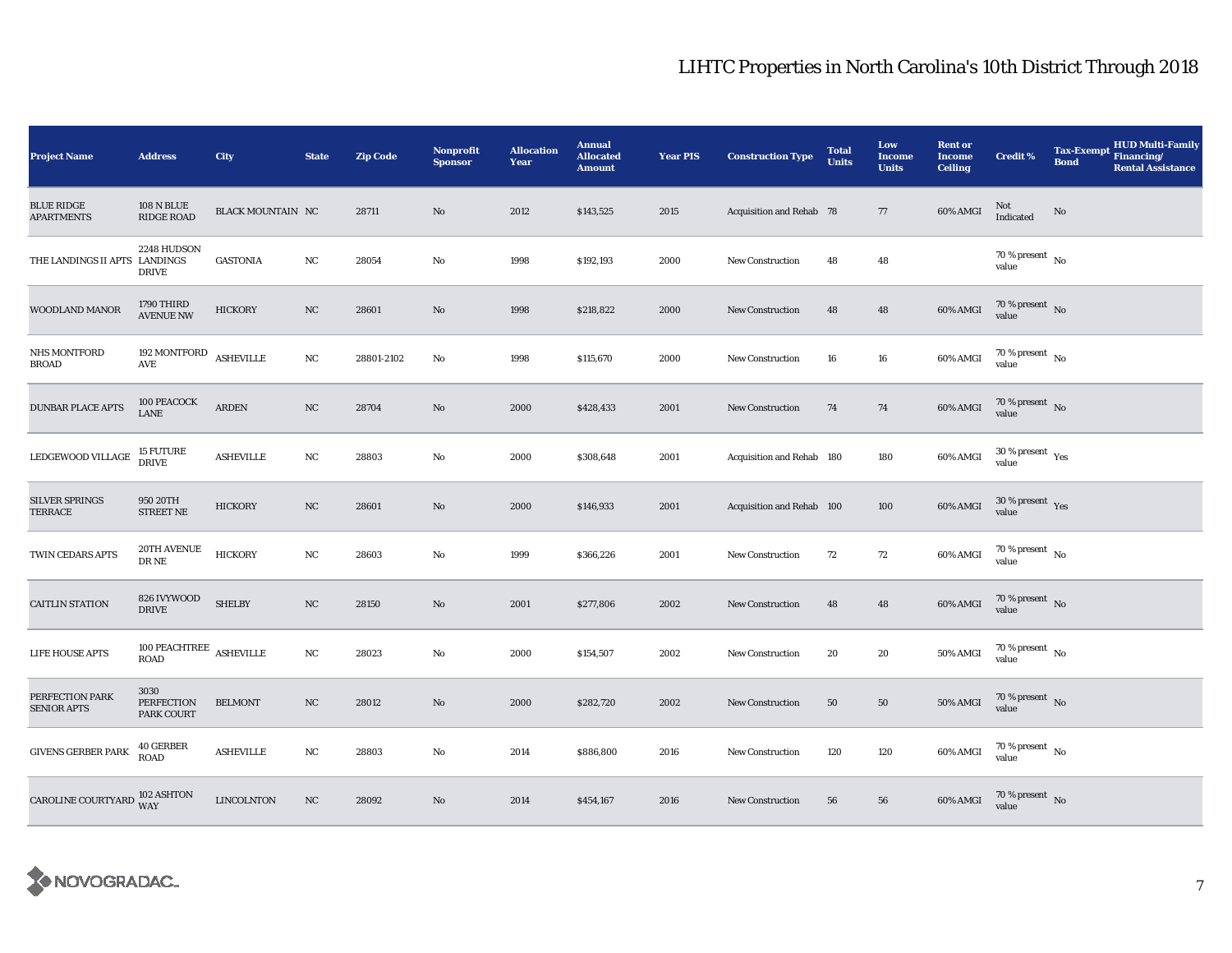| <b>Project Name</b>                       | <b>Address</b>                                   | City                                                            | <b>State</b> | <b>Zip Code</b> | Nonprofit<br><b>Sponsor</b> | <b>Allocation</b><br>Year | <b>Annual</b><br><b>Allocated</b><br><b>Amount</b> | <b>Year PIS</b> | <b>Construction Type</b>  | <b>Total</b><br><b>Units</b> | Low<br><b>Income</b><br><b>Units</b> | <b>Rent or</b><br><b>Income</b><br><b>Ceiling</b> | <b>Credit %</b>                        | <b>Bond</b> | <b>HUD Multi-Family</b><br>Tax-Exempt Financing/<br><b>Rental Assistance</b> |
|-------------------------------------------|--------------------------------------------------|-----------------------------------------------------------------|--------------|-----------------|-----------------------------|---------------------------|----------------------------------------------------|-----------------|---------------------------|------------------------------|--------------------------------------|---------------------------------------------------|----------------------------------------|-------------|------------------------------------------------------------------------------|
| OXFORD CROSSING                           | <b>2985 OXFORD</b><br>WAY                        | <b>CLAREMONT</b>                                                | $_{\rm NC}$  | 28610           | $\rm No$                    | 2014                      | \$765,600                                          | 2016            | <b>New Construction</b>   | 88                           | 88                                   | 60% AMGI                                          | 70 % present $\hbox{~No}$<br>value     |             |                                                                              |
| <b>SPRUCE HILL</b>                        | 201 SPRUCE<br><b>HILL COURT</b>                  | <b>ASHEVILLE</b>                                                | NC           | 28805           | No                          | 2014                      | \$411,362                                          | 2016            | Acquisition and Rehab 174 |                              | 174                                  | 60% AMGI                                          | Not<br>Indicated                       | No          |                                                                              |
| <b>BATTLE FOREST</b><br><b>APARTMENTS</b> |                                                  | $210$ CLEVELAND $$\,{\rm KINGS\,MOUNTAIN}\,$ NC AVENUE APT $2B$ |              | 28086           | $\rm No$                    | 1992                      | \$56,324                                           | 2016            | Acquisition and Rehab 46  |                              | 45                                   | 60% AMGI                                          | $70$ % present $_{\, \rm No}$<br>value |             |                                                                              |
| <b>VILLAS AT UNION</b><br>TRACE           | 725 WELLONS<br><b>DRIVE</b>                      | <b>GASTONIA</b>                                                 | NC           | 28054           | $\mathbf{N}\mathbf{o}$      | 2015                      | \$479,500                                          | 2017            | New Construction          | 60                           | 60                                   | 60% AMGI                                          | 70 % present $\hbox{~No}$<br>value     |             |                                                                              |
| EAGLE MARKET PLACE 19 EAGLE ST            |                                                  | <b>ASHEVILLE</b>                                                | NC           | 28801           | No                          | 2012                      | \$550,000                                          | 2017            | Acquisition and Rehab 62  |                              | 32                                   | 60% AMGI                                          | 70 % present $\hbox{~No}$<br>value     |             |                                                                              |
| GIVENS GERBER PARK 50 GERBER<br>Ш         | <b>ROAD</b>                                      | <b>ASHEVILLE</b>                                                | $_{\rm NC}$  | 28803           | No                          | 2015                      | \$528,000                                          | 2017            | New Construction          | 60                           | 60                                   | 60% AMGI                                          | $70\,\%$ present $\,$ No value         |             |                                                                              |
| HIGHLAND PARK                             | 1510 21ST<br><b>STREET NE</b>                    | <b>HICKORY</b>                                                  | $_{\rm NC}$  | 28601           | $\rm No$                    | 2016                      | \$757,291                                          | 2018            | <b>New Construction</b>   | 80                           | 80                                   | 60% AMGI                                          | 70 % present<br>value                  |             | No                                                                           |
| CAMBRIDGE<br><b>COMMONS</b>               | <b>1012 SOUTH</b><br>WASHINGTON<br><b>STREET</b> | <b>SHELBY</b>                                                   | $_{\rm NC}$  | 28152           | $\mathbf{N}\mathbf{o}$      | 2017                      | \$0                                                | 2019            | <b>New Construction</b>   | $\mathbf 0$                  | 80                                   | 60% AMGI                                          | Not<br>Indicated                       |             | No                                                                           |
| <b>CAMERON-WELDON</b>                     | 1305 N WELDON $\,$ GASTONIA<br>${\rm ST}$        |                                                                 | $_{\rm NC}$  | 28052-1757      | No                          | 2016                      | $\$0$                                              | 2019            | Acquisition and Rehab 191 |                              | 191                                  | 60% AMGI                                          | Not<br>Indicated                       | No          |                                                                              |
| <b>LINWOOD TERRACE</b>                    | 1500 CONRAD<br><b>AVENUE</b>                     | <b>GASTONIA</b>                                                 | NC           | 20852           | $\mathbf{N}\mathbf{o}$      | 2016                      | \$0\$                                              | 2019            | Acquisition and Rehab 100 |                              | 100                                  | 60% AMGI                                          | Not<br>Indicated                       | No          |                                                                              |
| <b>MERIDIAN POINTE</b>                    | 6146 E NC 150<br><b>HIGHWAY</b>                  | <b>DENVER</b>                                                   | NC           | 28650           | No                          | 2017                      | $\$0$                                              | 2019            | <b>New Construction</b>   | $\bf{0}$                     | 72                                   | 60% AMGI                                          | Not<br>Indicated                       |             | No                                                                           |
| <b>MOUNTAIN VIEW</b>                      | 425 EDWIN<br>COURT                               | <b>GASTONIA</b>                                                 | NC           | 28052           | $\rm No$                    | 2016                      | \$0                                                | 2019            | Acquisition and Rehab 109 |                              | 109                                  | 60% AMGI                                          | Not<br>Indicated                       | No          |                                                                              |
| DALLAS HIGH SCHOOL / CHURCH               | 300 WEST<br><b>STREET</b>                        | <b>DALLAS</b>                                                   | NC           | 28034           | No                          | 2002                      | \$234,037                                          | 2003            | Acquisition and Rehab 33  |                              | 33                                   | 60% AMGI                                          | $30$ % present $\,$ No $\,$<br>value   |             |                                                                              |

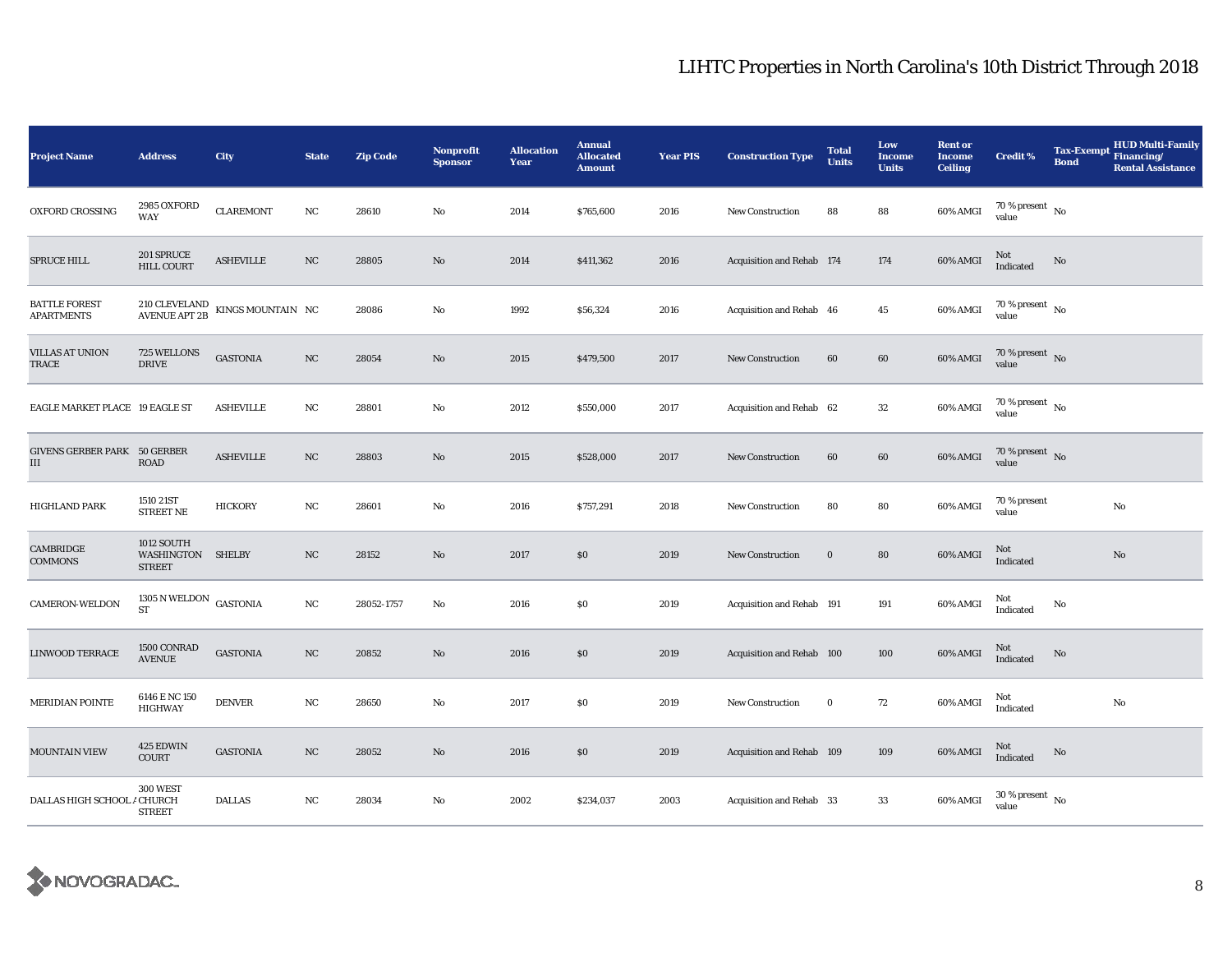| <b>Project Name</b>                          | <b>Address</b>                                        | City                             | <b>State</b> | <b>Zip Code</b> | <b>Nonprofit</b><br><b>Sponsor</b> | <b>Allocation</b><br>Year | <b>Annual</b><br><b>Allocated</b><br><b>Amount</b> | <b>Year PIS</b> | <b>Construction Type</b>  | <b>Total</b><br><b>Units</b> | Low<br><b>Income</b><br><b>Units</b> | <b>Rent or</b><br><b>Income</b><br><b>Ceiling</b> | <b>Credit %</b>                          | <b>Tax-Exempt</b><br><b>Bond</b> | <b>HUD Multi-Family</b><br>Financing/<br><b>Rental Assistance</b> |
|----------------------------------------------|-------------------------------------------------------|----------------------------------|--------------|-----------------|------------------------------------|---------------------------|----------------------------------------------------|-----------------|---------------------------|------------------------------|--------------------------------------|---------------------------------------------------|------------------------------------------|----------------------------------|-------------------------------------------------------------------|
| MADISON PLACE SENIOI 4200 FORBES RD GASTONIA |                                                       |                                  | NC           | 28054-0877      | No                                 | 2001                      | \$443,061                                          | 2003            | <b>New Construction</b>   | 76                           | 76                                   | 60% AMGI                                          | $70\,\%$ present $\,$ No value           |                                  |                                                                   |
| WASHINGTON SQUARE $\frac{397}{\rm{STRET}}$   |                                                       | <b>SHELBY</b>                    | $_{\rm NC}$  | 28150           | No                                 | 2001                      | \$277,224                                          | 2003            | <b>New Construction</b>   | 56                           | 56                                   | 60% AMGI                                          | $70\,\%$ present $\,$ No $\,$<br>value   |                                  |                                                                   |
| <b>ASHLEY MEADOWS AT</b><br><b>WHITE OAK</b> | 113 ASHLEY<br><b>MEADOWS</b><br><b>CIRCLE</b>         | <b>COLUMBUS</b>                  | NC           | 28722           | No                                 | 2002                      | \$288,012                                          | 2004            | <b>New Construction</b>   | 48                           | 48                                   | 60% AMGI                                          | $70\,\%$ present $\,$ No value           |                                  |                                                                   |
| <b>GLENWOOD PLACE</b>                        | 5190<br><b>GLENWOOD</b><br>PLACE COURT                | <b>HICKORY</b>                   | NC           | 28602           | No                                 | 2002                      | \$336,711                                          | 2004            | <b>New Construction</b>   | 60                           | 60                                   | 60% AMGI                                          | $70\,\%$ present $\,$ No value           |                                  |                                                                   |
| <b>FOREST GLEN</b><br><b>APARMENTS</b>       | 218 T R HARRIS<br><b>DRIVE</b>                        | <b>SHELBY</b>                    | NC           | 28150           | No                                 | 2002                      | \$208,690                                          | 2004            | <b>New Construction</b>   | 36                           | ${\bf 36}$                           | $60\%$ AMGI                                       | $70\,\%$ present $\,$ No value           |                                  |                                                                   |
| <b>BAILEY SPRINGS APTS</b>                   | 939 BAILEY LINCOLNTON SPRINGS DRIVE LINCOLNTON        |                                  | NC           | 28092           | No                                 | 2003                      | \$158,318                                          | 2005            | New Construction          | 28                           | 28                                   | 60% AMGI                                          | $70$ % present $\,$ No $\,$<br>value     |                                  |                                                                   |
| <b>BATTERY PARK APTS</b>                     | 1 BATTLE<br><b>SQUARE</b>                             | <b>ASHEVILLE</b>                 | $_{\rm NC}$  | 28801           | $\mathbf{N}\mathbf{o}$             | 2003                      | \$292,460                                          | 2005            | Acquisition and Rehab 121 |                              | 120                                  |                                                   | 30 % present $\gamma_{\rm{es}}$<br>value |                                  |                                                                   |
| <b>KINGS ROW</b><br><b>APARTMENTS</b>        | <b>DRIVE</b>                                          | 1706 KINGS ROW KINGS MOUNTAIN NC |              | 28086           | No                                 | 2003                      | \$366,585                                          | 2005            | <b>New Construction</b>   | 56                           | 56                                   | 60% AMGI                                          | $70$ % present $\,$ No $\,$<br>value     |                                  |                                                                   |
| THE PARK AT CLINE<br>VILLAGE                 | 1810<br>EDGEWATER DR CONOVER<br>NW                    |                                  | $_{\rm NC}$  | 28613           | No                                 | 2003                      | \$287,524                                          | 2005            | New Construction          | 48                           | 48                                   | 60% AMGI                                          | $70\,\%$ present $\,$ No value           |                                  |                                                                   |
| THE VILLAS AT TWIN<br><b>CEDARS</b>          | 1866 20TH<br>AVENUE DR NE HICKORY                     |                                  | $_{\rm NC}$  | 28601-0504      | $\mathbf{No}$                      | 2003                      | \$274,598                                          | 2005            | <b>New Construction</b>   | 40                           | 40                                   | 60% AMGI                                          | $70\,\%$ present $\,$ No value           |                                  |                                                                   |
| <b>ABBINGTON</b><br><b>APARTMENTS</b>        | 2004<br><b>CASTLETON CT</b>                           | <b>BELMONT</b>                   | NC           | 28012           | No                                 | 2004                      | \$530,397                                          | 2006            | <b>New Construction</b>   | 80                           | 80                                   | 60% AMGI                                          | $70\,\%$ present $$$ No value            |                                  |                                                                   |
| <b>BRADBURY</b><br><b>APARTMENTS</b>         | 2901 OLD<br>CONOVER<br><b>STARTOWN</b><br><b>ROAD</b> | <b>NEWTON</b>                    | NC           | 28658           | $\rm No$                           | 2004                      | \$280,692                                          | 2006            | New Construction          | 40                           | 40                                   | 60% AMGI                                          | $70\,\%$ present $\,$ No value           |                                  |                                                                   |
| <b>CAROLINA GARDENS</b><br><b>APTS</b>       | 6001<br>MAHOGANY<br>LANE                              | KINGS MOUNTAIN NC                |              | 28086           | No                                 | 2004                      | \$217,763                                          | 2006            | Acquisition and Rehab 50  |                              | 50                                   | 60% AMGI                                          | $30\,\%$ present $\,$ No value           |                                  |                                                                   |

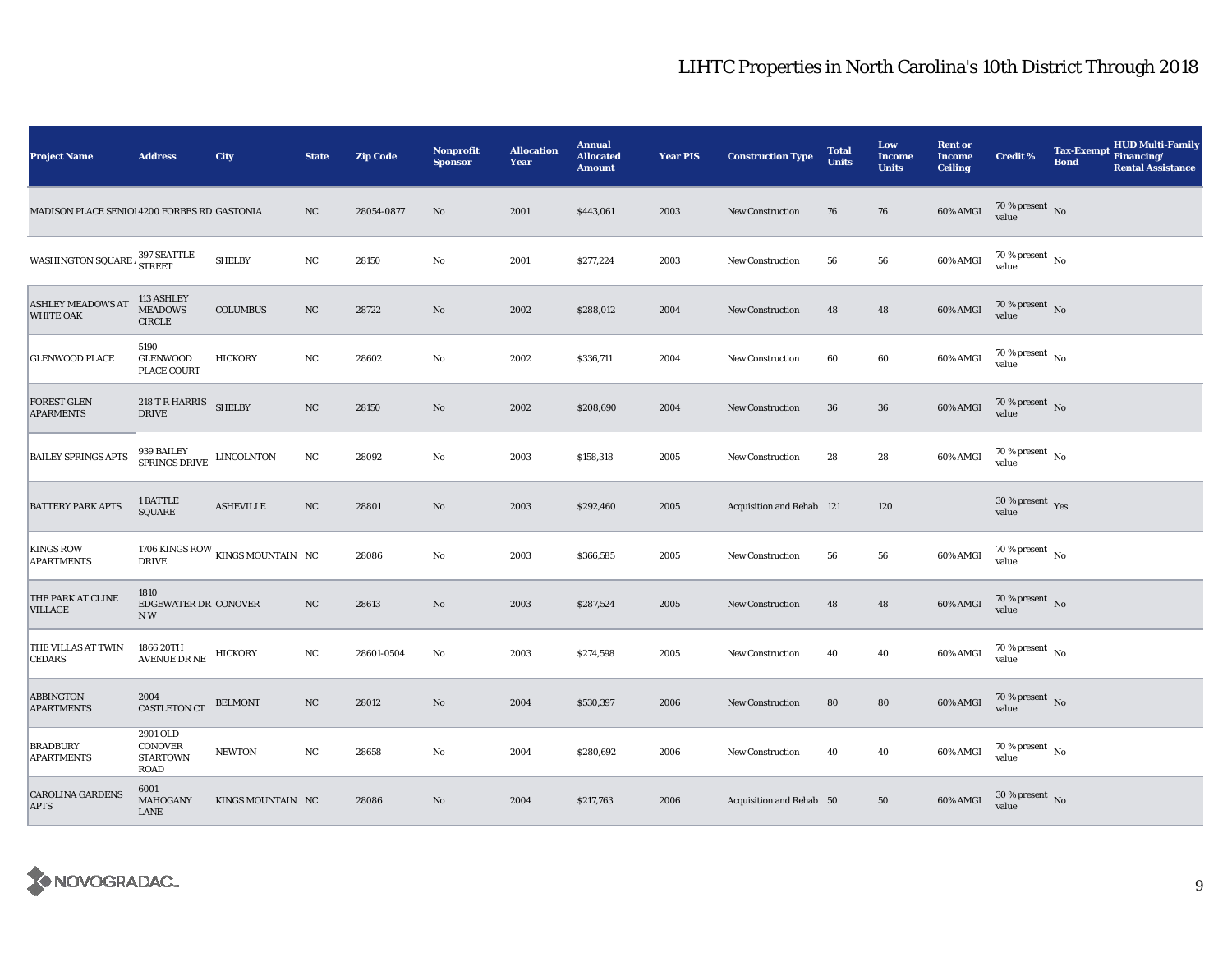| <b>Project Name</b>                        | <b>Address</b>                                                     | City                | <b>State</b> | <b>Zip Code</b> | Nonprofit<br><b>Sponsor</b> | <b>Allocation</b><br>Year | <b>Annual</b><br><b>Allocated</b><br><b>Amount</b> | <b>Year PIS</b>      | <b>Construction Type</b>                  | <b>Total</b><br><b>Units</b> | Low<br><b>Income</b><br><b>Units</b> | <b>Rent or</b><br><b>Income</b><br><b>Ceiling</b> | <b>Credit %</b>                      | <b>Tax-Exempt</b><br><b>Bond</b> | <b>HUD Multi-Family</b><br>Financing/<br><b>Rental Assistance</b> |
|--------------------------------------------|--------------------------------------------------------------------|---------------------|--------------|-----------------|-----------------------------|---------------------------|----------------------------------------------------|----------------------|-------------------------------------------|------------------------------|--------------------------------------|---------------------------------------------------|--------------------------------------|----------------------------------|-------------------------------------------------------------------|
| <b>LAKE VISTA</b><br><b>APARTMENTS</b>     | 324 VISTA APTS<br><b>DRIVE</b>                                     | <b>LAKE LURE</b>    | NC           | 28746           | No                          | 2004                      | \$260,964                                          | 2006                 | New Construction                          | 32                           | 32                                   | 60% AMGI                                          | 70 % present $\hbox{~No}$<br>value   |                                  |                                                                   |
| THE GRIFFIN APTS                           | 35 GROVE<br><b>STREET</b>                                          | <b>ASHEVILLE</b>    | NC           | 28801           | No                          | 2004                      | \$521,830                                          | 2006                 | <b>New Construction</b>                   | 50                           | 50                                   | 60% AMGI                                          | 70 % present $\,$ No $\,$<br>value   |                                  |                                                                   |
| <b>WALKER APTS I</b>                       | 227 THIRD AVE<br>CT SW                                             | <b>HICKORY</b>      | NC           | 28602           | No                          | 1988                      | \$1,959                                            | 1988                 | Acquisition and Rehab 0                   |                              | $\boldsymbol{2}$                     | 60% AMGI                                          | $30\,\%$ present $\,$ No value       |                                  |                                                                   |
| <b>WALKER APTS II</b>                      | 266 SECOND<br>AVE SE                                               | <b>HICKORY</b>      | NC           | 28602           | No                          | 1988                      | \$11,070                                           | 1988                 | Acquisition and Rehab 0                   |                              | $\boldsymbol{9}$                     | 60% AMGI                                          | $30\,\%$ present $\,$ No value       |                                  |                                                                   |
| <b>WEBB STREET APTS</b>                    | 1655 N WEBB ST GASTONIA                                            |                     | NC           | 28052           | No                          | 1988                      | \$11,412                                           | 1988                 | <b>New Construction</b>                   | $\bf{0}$                     | $\bf8$                               | 60% AMGI                                          | $70$ % present $\,$ No $\,$<br>value |                                  |                                                                   |
| <b>BMW APT REHAB</b>                       | 180 SIXTH AVE CONOVER<br>DR SW                                     |                     | NC           | 28613           | No                          | 1989                      | \$6,354                                            | 1989                 | Not Indicated                             | $\bf{0}$                     | $\bf{6}$                             | 60% AMGI                                          | Not<br>Indicated                     | No                               |                                                                   |
| <b>COURTLAND APTS</b>                      | $37$ COURTLAND $$\sf ASHEVILLE$$<br>AVE                            |                     | NC           | 28801           | No                          | 1989                      | \$10,106                                           | 1989                 | Acquisition and Rehab 0                   |                              | $\boldsymbol{6}$                     | 60% AMGI                                          | $30\,\%$ present $\,$ No value       |                                  |                                                                   |
| <b>DEDMON DUPLEX</b>                       | 616 N<br><b>MOUNTAIN ST</b>                                        | CHERRYVILLE         | NC           | 28021           | No                          | 1989                      | \$5,805                                            | 1989                 | <b>New Construction</b>                   | $\mathbf{2}$                 | $\boldsymbol{2}$                     | 60% AMGI                                          | $70\,\%$ present $\,$ No value       |                                  |                                                                   |
| <b>OAKDALE APTS</b>                        | 428 N<br>CARPENTER ST                                              | GASTONIA            | NC           | 28054           | No                          | 1989                      | \$8,100                                            | 1989                 | <b>New Construction</b>                   | $\bf{0}$                     | $\bf{6}$                             | 60% AMGI                                          | $70\,\%$ present $\,$ No value       |                                  |                                                                   |
| SPANGLER RENTAL<br><b>PROPERTIES</b>       | 324 MARTIN ST SHELBY                                               |                     | NC           | 28150           | No                          | 1989                      | \$2,986                                            | 1989                 | <b>New Construction</b>                   | $\boldsymbol{2}$             | $\boldsymbol{2}$                     | 60% AMGI                                          | $70\%$ present No<br>value           |                                  |                                                                   |
| <b>STARLING DUPLEX</b>                     | 618 N<br>MOUNTAIN ST                                               | ${\tt CHERRYVILLE}$ | NC           | 28021           | No                          | 1989                      | \$5,747                                            | 1989                 | <b>New Construction</b>                   | $\boldsymbol{2}$             | $\boldsymbol{2}$                     | 60% AMGI                                          | $70\,\%$ present $\,$ No value       |                                  |                                                                   |
| GARDNER RIDGE APTS 3999 GARDNER R GASTONIA |                                                                    |                     | NC           | 28056           | No                          | 1988                      | $\$0$                                              |                      | <b>Insufficient Data New Construction</b> | $\bf{0}$                     | $\bf{0}$                             |                                                   | 70 % present \ No                    |                                  |                                                                   |
| <b>CAMBRIDGE COMMONS</b>                   | 120 TEXTILE<br><b>STREET 1012 S</b><br>WASHINGTON<br><b>STREET</b> | <b>SHELBY</b>       | NC           | 28152           | No                          | 2015                      | \$0                                                | Insufficient<br>Data | <b>New Construction</b>                   | $\bf{0}$                     | 80                                   | 60% AMGI                                          | Not<br>Indicated                     | No                               |                                                                   |

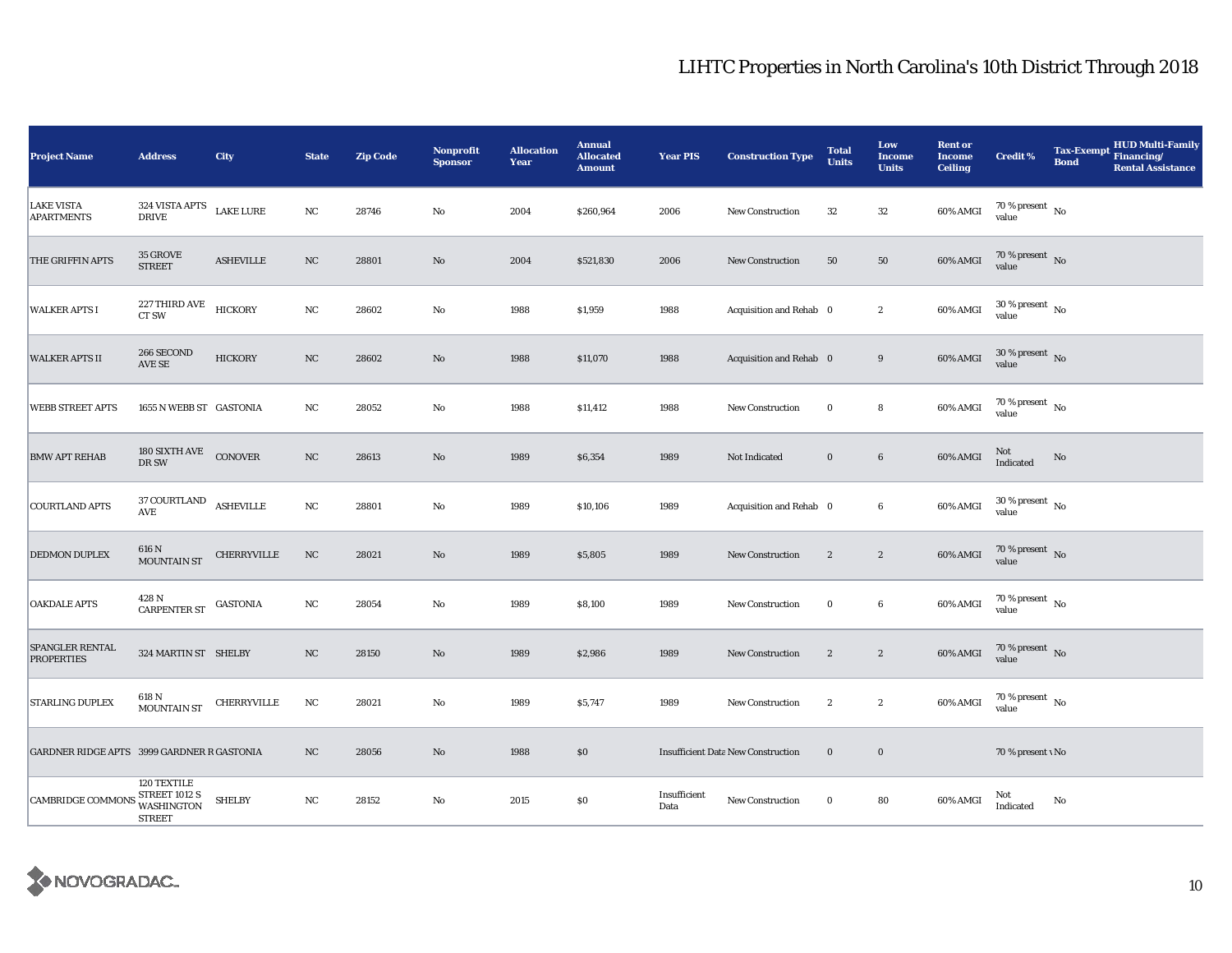| <b>Project Name</b>                                                                                                        | <b>Address</b>                                                                  | City              | <b>State</b> | <b>Zip Code</b> | Nonprofit<br><b>Sponsor</b> | <b>Allocation</b><br>Year | <b>Annual</b><br><b>Allocated</b><br><b>Amount</b> | <b>Year PIS</b>      | <b>Construction Type</b> | <b>Total</b><br><b>Units</b> | Low<br>Income<br><b>Units</b> | <b>Rent or</b><br><b>Income</b><br><b>Ceiling</b> | <b>Credit %</b>                        | <b>Tax-Exempt</b><br><b>Bond</b> | HUD Multi-Family<br>Financing/<br><b>Rental Assistance</b> |
|----------------------------------------------------------------------------------------------------------------------------|---------------------------------------------------------------------------------|-------------------|--------------|-----------------|-----------------------------|---------------------------|----------------------------------------------------|----------------------|--------------------------|------------------------------|-------------------------------|---------------------------------------------------|----------------------------------------|----------------------------------|------------------------------------------------------------|
| <b>CAMBRIDGE OAKS II</b>                                                                                                   | 107 KINGS OAK<br><b>CIRCLE</b>                                                  | KINGS MOUNTAIN NC |              | 28086           | $\mathbf{N}\mathbf{o}$      | 2016                      | \$0                                                | Insufficient<br>Data | New Construction         | 80                           | ${\bf 80}$                    | 60% AMGI                                          | Not<br>Indicated                       | No                               |                                                            |
| ${\rm{LONG}}$ CREEK APARTMEI $\overline{{\rm{MICHAEL}} }$ DRIVE DALLAS                                                     |                                                                                 |                   | $_{\rm NC}$  | 28034           | $\mathbf{No}$               | 2016                      | \$446,396                                          | Insufficient<br>Data | New Construction         | 80                           | 80                            | 60% AMGI                                          | $70\,\%$ present $\,$ No $\,$<br>value |                                  |                                                            |
| CATAWBA PINES APARTI 815 EAST 1ST ST NEWTON                                                                                |                                                                                 |                   | NC           | 28658           | No                          | Insufficient<br>Data      | $\$0$                                              | Insufficient<br>Data | New Construction         | 68                           | $\bf{68}$                     | 60% AMGI                                          | $\rm Not$ Indicated                    |                                  |                                                            |
| HISTORIC OSAGE MILL <sup>201</sup> SOUTH 12TH BESSEMER CITY                                                                |                                                                                 |                   | NC           | 28016           | No                          | 2016                      | $\$0$                                              | Insufficient<br>Data | Acquisition and Rehab 0  |                              | 143                           | 60% AMGI                                          | Not<br>Indicated                       |                                  |                                                            |
| $\begin{array}{ l } \hbox{KINGSWOOD APARTMEP} \begin{array}{l} \hbox{200 SPRUCE} \\ \hbox{STREET} \end{array} \end{array}$ |                                                                                 | KINGS MOUNTAIN NC |              | 28086           | $\mathbf{N}\mathbf{o}$      | 2017                      | \$0                                                | Insufficient<br>Data | Acquisition and Rehab 48 |                              | 48                            | 60% AMGI                                          | Not<br>Indicated                       |                                  |                                                            |
| GLENWOOD GARDENS AT                                                                                                        | <b><i>L</i></b> GLEIVWOOD<br>DR BEGINNING<br><b>INTERSECTION</b><br>OF CLENWOOD | <b>GASTONIA</b>   | $_{\rm NC}$  | 28054           | No                          | 2017                      | \$0                                                | Insufficient<br>Data | New Construction         | $\bf{0}$                     | ${\bf 58}$                    | 60% AMGI                                          | Not<br>Indicated                       |                                  | No                                                         |
| LEE WALKER HEIGHTS                                                                                                         | 17 WILBAR<br>AVENUE                                                             | <b>ASHEVILLE</b>  | NC           | 28801           | $\mathbf{N}\mathbf{o}$      | 2017                      | \$0                                                | Insufficient<br>Data | <b>New Construction</b>  | $\bf{0}$                     | 212                           | 60% AMGI                                          | Not<br>Indicated                       |                                  | No                                                         |
| <b>DUPLEX</b>                                                                                                              | 607 LIGON ST                                                                    | <b>SHELBY</b>     | NC           | 28150           | No                          | 1987                      | \$600                                              | 1987                 | Not Indicated            | $\bf{0}$                     | $\boldsymbol{2}$              | 60% AMGI                                          | Not<br>Indicated                       | No                               |                                                            |
| <b>DUPLEX</b>                                                                                                              | 9 SHORT ST                                                                      | <b>ASHEVILLE</b>  | $_{\rm NC}$  | 28801           | $\mathbf{N}\mathbf{o}$      | 1987                      | \$2,510                                            | 1987                 | Acquisition and Rehab 0  |                              | $\sqrt{2}$                    | 60% AMGI                                          | $30\,\%$ present $\,$ No value         |                                  |                                                            |
| <b>RESIDENCE</b>                                                                                                           | 202 PARK ST                                                                     | <b>SHELBY</b>     | $_{\rm NC}$  | 28150           | No                          | 1987                      | \$280                                              | 1987                 | Not Indicated            | $\bf{0}$                     | $\mathbf{1}$                  | 60% AMGI                                          | Not<br>Indicated                       | No                               |                                                            |
| <b>RESIDENCE</b>                                                                                                           | 206 PARK ST                                                                     | <b>SHELBY</b>     | NC           | 28150           | $\mathbf{N}\mathbf{o}$      | 1987                      | \$320                                              | 1987                 | Not Indicated            | $\bf{0}$                     | $\mathbf{1}$                  | 60% AMGI                                          | Not<br>Indicated                       | No                               |                                                            |
| <b>RESIDENCE</b>                                                                                                           | 211 ALLISON<br>AVE                                                              | <b>GASTONIA</b>   | NC           | 28052           | $\rm No$                    | 1987                      | \$1,600                                            | 1987                 | Acquisition and Rehab 0  |                              | $\boldsymbol{2}$              | 60% AMGI                                          | $30$ % present $\,$ No $\,$<br>value   |                                  |                                                            |
| <b>RESIDENCE</b>                                                                                                           | 212W<br>SHANNONHOUS SHELBY<br>E ST                                              |                   | NC           | 28152           | $\rm No$                    | 1987                      | \$540                                              | 1987                 | Not Indicated            | $\mathbf 0$                  | $\mathbf{1}$                  | 60% AMGI                                          | Not<br>Indicated                       | No                               |                                                            |

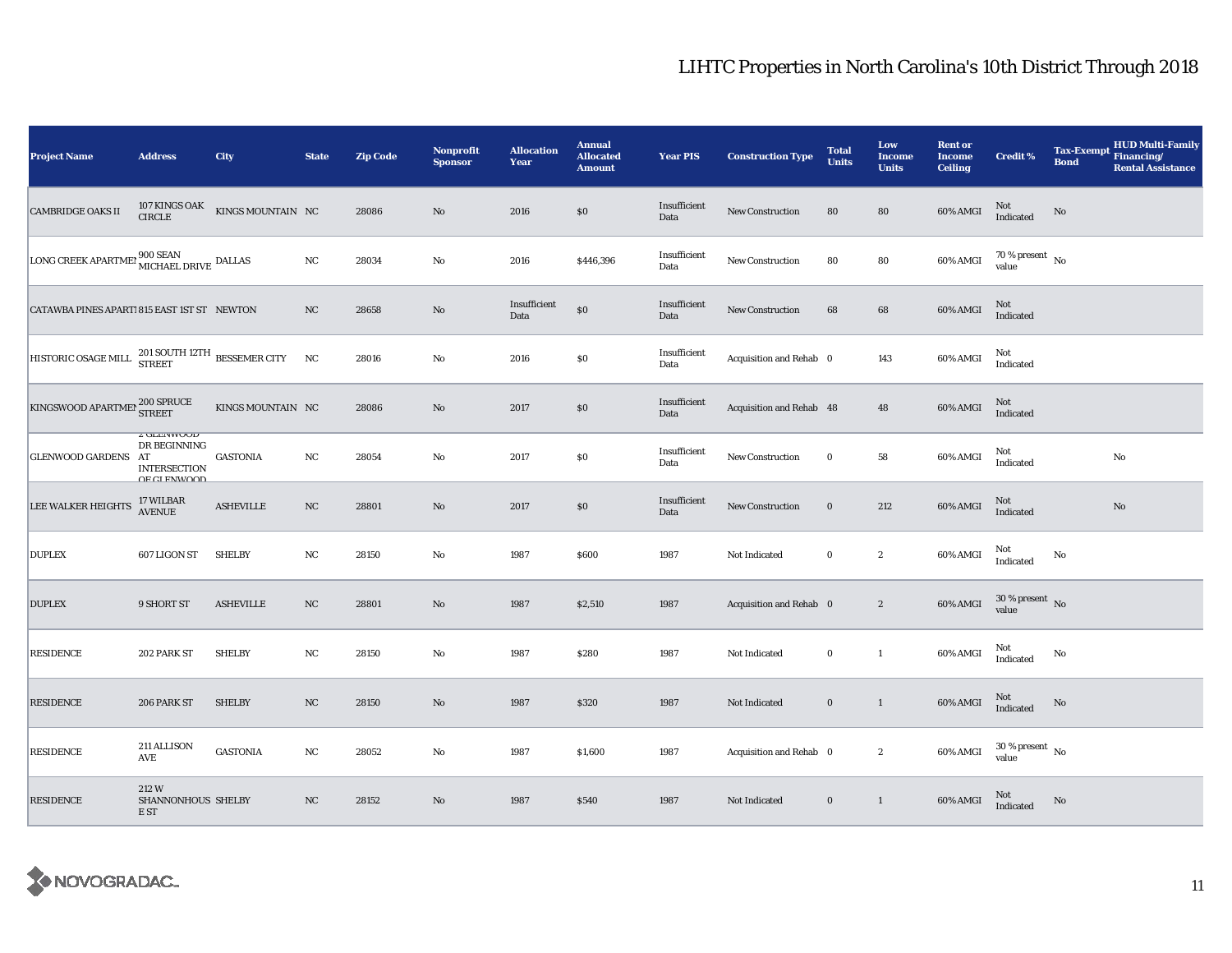| <b>Project Name</b> | <b>Address</b>                     | City            | <b>State</b> | <b>Zip Code</b> | <b>Nonprofit</b><br><b>Sponsor</b> | <b>Allocation</b><br>Year | <b>Annual</b><br><b>Allocated</b><br><b>Amount</b> | <b>Year PIS</b> | <b>Construction Type</b> | <b>Total</b><br><b>Units</b> | Low<br><b>Income</b><br><b>Units</b> | <b>Rent or</b><br><b>Income</b><br><b>Ceiling</b> | <b>Credit %</b>                      | Tax-Exempt Financing/<br><b>Bond</b> | <b>HUD Multi-Family</b><br><b>Rental Assistance</b> |
|---------------------|------------------------------------|-----------------|--------------|-----------------|------------------------------------|---------------------------|----------------------------------------------------|-----------------|--------------------------|------------------------------|--------------------------------------|---------------------------------------------------|--------------------------------------|--------------------------------------|-----------------------------------------------------|
| <b>RESIDENCE</b>    | 213 ALLISON<br>AVE                 | <b>GASTONIA</b> | $_{\rm NC}$  | 28052           | $\rm No$                           | 1987                      | \$1,560                                            | 1987            | Acquisition and Rehab 0  |                              | $\boldsymbol{2}$                     | 60% AMGI                                          | $30\,\%$ present $\,$ No value       |                                      |                                                     |
| <b>RESIDENCE</b>    | 219W<br>SHANNONHOUS SHELBY<br>E ST |                 | $_{\rm NC}$  | 28152           | $\rm No$                           | 1987                      | \$460                                              | 1987            | Not Indicated            | $\bf{0}$                     | $\mathbf{1}$                         | 60% AMGI                                          | <b>Not</b><br>Indicated              | No                                   |                                                     |
| <b>RESIDENCE</b>    | 222 PUTNAM ST SHELBY               |                 | NC           | 28152           | $\mathbf {No}$                     | 1987                      | \$600                                              | 1987            | Not Indicated            | $\bf{0}$                     | $\mathbf{1}$                         | 60% AMGI                                          | Not<br>Indicated                     | No                                   |                                                     |
| <b>RESIDENCE</b>    | 223 BROAD ST                       | <b>SHELBY</b>   | NC           | 28152           | No                                 | 1987                      | \$680                                              | 1987            | Acquisition and Rehab 0  |                              | $\boldsymbol{2}$                     | 60% AMGI                                          | $30$ % present $\,$ No $\,$<br>value |                                      |                                                     |
| <b>RESIDENCE</b>    | 306 ALLISON<br>AVE                 | <b>GASTONIA</b> | NC           | 28052           | $\rm No$                           | 1987                      | \$1,600                                            | 1987            | Acquisition and Rehab 0  |                              | $\boldsymbol{2}$                     | 60% AMGI                                          | $30$ % present $\,$ No $\,$<br>value |                                      |                                                     |
| <b>RESIDENCE</b>    | 308 ROYSTER<br>AVE                 | <b>SHELBY</b>   | $_{\rm NC}$  | 28150           | $\rm No$                           | 1987                      | \$925                                              | 1987            | Acquisition and Rehab 2  |                              | $\boldsymbol{2}$                     | 60% AMGI                                          | $30\,\%$ present $\,$ No value       |                                      |                                                     |
| <b>RESIDENCE</b>    | 406 ARTHUR<br>AVE                  | <b>GASTONIA</b> | NC           | 28052           | $\rm No$                           | 1987                      | \$1,652                                            | 1987            | Acquisition and Rehab 0  |                              | $\boldsymbol{2}$                     | 60% AMGI                                          | $30\,\%$ present $\,$ No value       |                                      |                                                     |
| <b>RESIDENCE</b>    | 418 CAROLINA<br>AVE                | <b>SHELBY</b>   | $_{\rm NC}$  | 28150           | $\rm No$                           | 1987                      | \$440                                              | 1987            | Not Indicated            | $\mathbf 0$                  | $\mathbf{1}$                         | 60% AMGI                                          | Not<br>Indicated                     | No                                   |                                                     |
| <b>RESIDENCE</b>    | 520 S DEKALB ST SHELBY             |                 | $_{\rm NC}$  | 28150           | $\rm No$                           | 1987                      | \$820                                              | 1987            | Not Indicated            | $\bf{0}$                     | $\mathbf{1}$                         | 60% AMGI                                          | Not<br>Indicated                     | No                                   |                                                     |
| <b>RESIDENCE</b>    | 604 W ELM ST SHELBY                |                 | NC           | 28150           | $\rm No$                           | 1987                      | \$600                                              | 1987            | Not Indicated            | $\bf{0}$                     | $\mathbf{1}$                         | 60% AMGI                                          | $\rm Not$ Indicated                  | $\rm No$                             |                                                     |
| <b>RESIDENCE</b>    | 705 CALVARY ST SHELBY              |                 | NC           | 28150           | No                                 | 1987                      | \$780                                              | 1987            | Not Indicated            | $\bf{0}$                     | $\mathbf{1}$                         | 60% AMGI                                          | Not<br>Indicated                     | No                                   |                                                     |
| <b>RESIDENCE</b>    | 719 N YORK ST GASTONIA             |                 | $_{\rm NC}$  | 28052           | $\rm\thinspace No$                 | 1987                      | \$1,600                                            | 1987            | Acquisition and Rehab 0  |                              | $\boldsymbol{2}$                     | 60% AMGI                                          | $30\,\%$ present $\,$ No value       |                                      |                                                     |
| <b>RESIDENCE</b>    | 721 N YORK ST GASTONIA             |                 | $_{\rm NC}$  | 28052           | $\mathbf {No}$                     | 1987                      | \$1,600                                            | 1987            | Acquisition and Rehab 0  |                              | $\boldsymbol{2}$                     | 60% AMGI                                          | $30$ % present $\,$ No $\,$<br>value |                                      |                                                     |

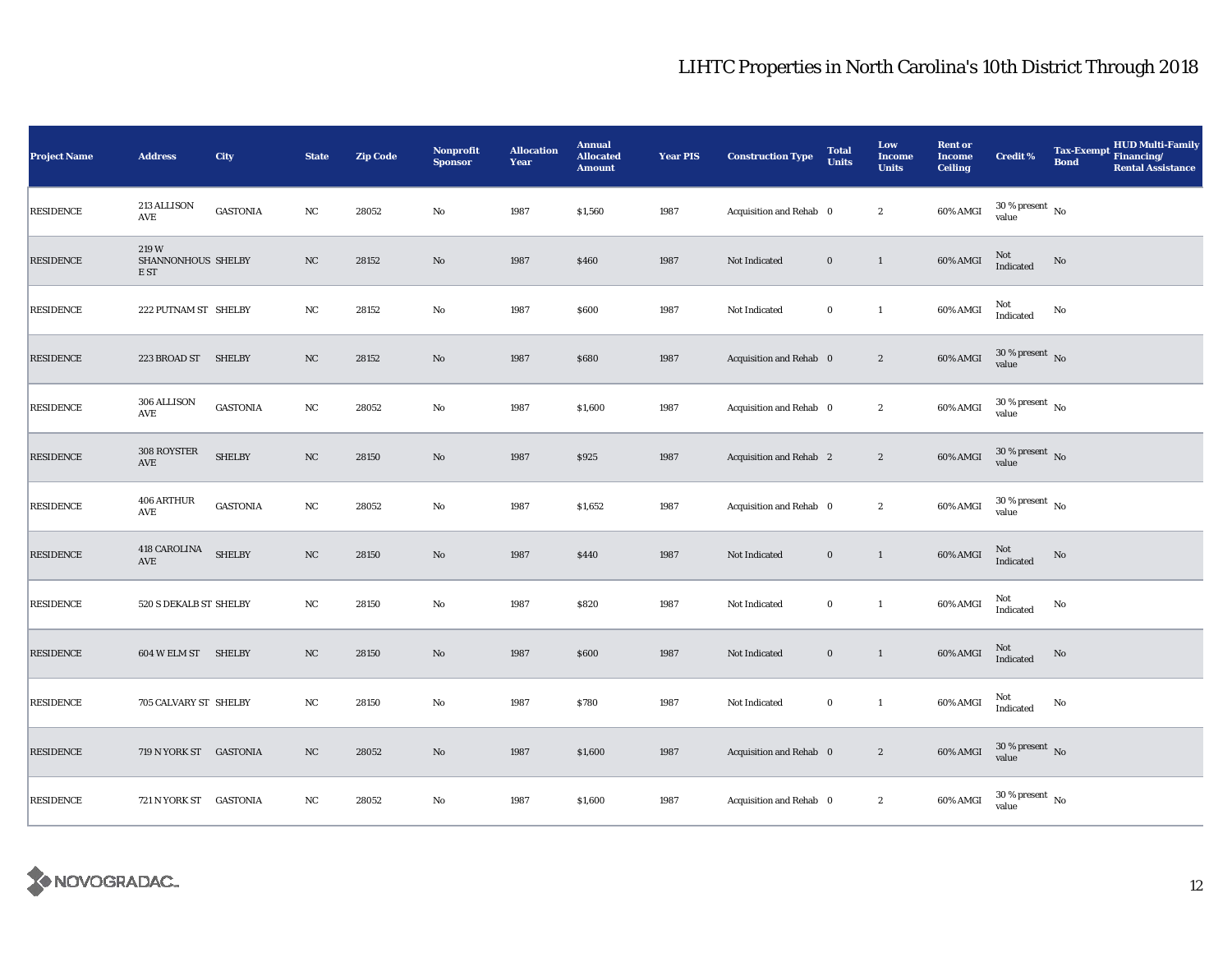| <b>Project Name</b>                      | <b>Address</b>                   | <b>City</b>   | <b>State</b> | <b>Zip Code</b> | Nonprofit<br><b>Sponsor</b> | <b>Allocation</b><br>Year | <b>Annual</b><br><b>Allocated</b><br><b>Amount</b> | <b>Year PIS</b> | <b>Construction Type</b> | <b>Total</b><br><b>Units</b> | Low<br><b>Income</b><br><b>Units</b> | <b>Rent or</b><br><b>Income</b><br><b>Ceiling</b> | <b>Credit %</b>                | <b>Tax-Exempt</b><br><b>Bond</b> | HUD Multi-Family<br>Financing/<br><b>Rental Assistance</b> |
|------------------------------------------|----------------------------------|---------------|--------------|-----------------|-----------------------------|---------------------------|----------------------------------------------------|-----------------|--------------------------|------------------------------|--------------------------------------|---------------------------------------------------|--------------------------------|----------------------------------|------------------------------------------------------------|
| <b>RESIDENCE</b>                         | 834 N YORK ST GASTONIA           |               | NC           | 28052           | No                          | 1987                      | \$1,640                                            | 1987            | Acquisition and Rehab 0  |                              | $\boldsymbol{2}$                     | 60% AMGI                                          | $30\,\%$ present $\,$ No value |                                  |                                                            |
| <b>RESIDENCE</b>                         | 838 N YORK ST GASTONIA           |               | NC           | 28052           | No                          | 1987                      | \$1,560                                            | 1987            | Acquisition and Rehab 0  |                              | $\boldsymbol{2}$                     | 60% AMGI                                          | $30\,\%$ present $\,$ No value |                                  |                                                            |
| SUM-KEL ENTERPRISES NORTHWOODS KINGS MTN | 1502<br>DR                       |               | $_{\rm NC}$  | 28086           | $\mathbf{N}\mathbf{o}$      | 1987                      | \$1,328                                            | 1987            | New Construction         | $\mathbf{1}$                 | $\mathbf{1}$                         | 60% AMGI                                          | $70\,\%$ present $\,$ No value |                                  |                                                            |
| <b>77 STARNES AVE</b>                    | <b>77 STARNES AVE ASHEVILLE</b>  |               | NC           | 28801           | No                          | 1988                      | \$1,703                                            | 1988            | Acquisition and Rehab 0  |                              | $\mathbf{1}$                         | 60% AMGI                                          | $30\,\%$ present $\,$ No value |                                  |                                                            |
| <b>AIRLINE APTS</b>                      | $1015$ E AIRLINE GASTONIA<br>AVE |               | $_{\rm NC}$  | 28054           | $\mathbf{N}\mathbf{o}$      | 1988                      | \$15,213                                           | 1988            | New Construction         | $\bf{0}$                     | 11                                   | $60\%$ AMGI                                       | $70\,\%$ present $\,$ No value |                                  |                                                            |
| APPLE HILL APTS                          | 800 W 15TH ST NEWTON             |               | NC           | 28658           | No                          | 1988                      | \$71,306                                           | 1988            | New Construction         | 44                           | 44                                   | 60% AMGI                                          | $70\,\%$ present $\,$ No value |                                  |                                                            |
| <b>CLR APTS</b>                          | 1007<br>WILMOUTH ST              | <b>SHELBY</b> | $_{\rm NC}$  | 28152           | $\mathbf{N}\mathbf{o}$      | 1988                      | \$368                                              | 1988            | Not Indicated            | $\mathbf 0$                  | $\mathbf{1}$                         | $60\%$ AMGI                                       | $\rm Not$ Indicated            | $\rm No$                         |                                                            |
| <b>CLR APTS</b>                          | 801 CRAIG<br><b>PLACE</b>        | <b>SHELBY</b> | $_{\rm NC}$  | 28152           | No                          | 1988                      | \$645                                              | 1988            | Not Indicated            | $\bf{0}$                     | $\mathbf{1}$                         | 60% AMGI                                          | Not<br>Indicated               | No                               |                                                            |
| <b>CLR APTS</b>                          | 117 BYRD DR                      | <b>SHELBY</b> | NC           | 28152           | $\mathbf{N}\mathbf{o}$      | 1988                      | \$173                                              | 1988            | Not Indicated            | $\bf{0}$                     | $\mathbf{1}$                         | 60% AMGI                                          | $\rm Not$ Indicated            | No                               |                                                            |
| <b>CLR APTS</b>                          | 1609 EAVES RD SHELBY             |               | NC           | 28152           | $\mathbf{No}$               | 1988                      | \$430                                              | 1988            | Not Indicated            | $\bf{0}$                     | $\mathbf{1}$                         | 60% AMGI                                          | Not<br>Indicated               | No                               |                                                            |
| <b>CLR APTS</b>                          | <b>2045 GREEN</b><br>OAK DR      | <b>SHELBY</b> | NC           | 28152           | No                          | 1988                      | \$919                                              | 1988            | Not Indicated            | $\bf{0}$                     | $\mathbf{1}$                         | 60% AMGI                                          | Not<br>Indicated               | No                               |                                                            |
| <b>CLR APTS</b>                          | 212 PARK ST                      | <b>SHELBY</b> | NC           | 28150           | No                          | 1988                      | \$632                                              | 1988            | Not Indicated            | $\bf{0}$                     | $\mathbf{1}$                         | 60% AMGI                                          | Not<br>Indicated               | No                               |                                                            |
| <b>CLR APTS</b>                          | 409 FLOYD ST                     | <b>SHELBY</b> | NC           | 28150           | $\mathbf{No}$               | 1988                      | \$296                                              | 1988            | Not Indicated            | $\bf{0}$                     | $\mathbf{1}$                         | 60% AMGI                                          | Not<br>Indicated               | No                               |                                                            |